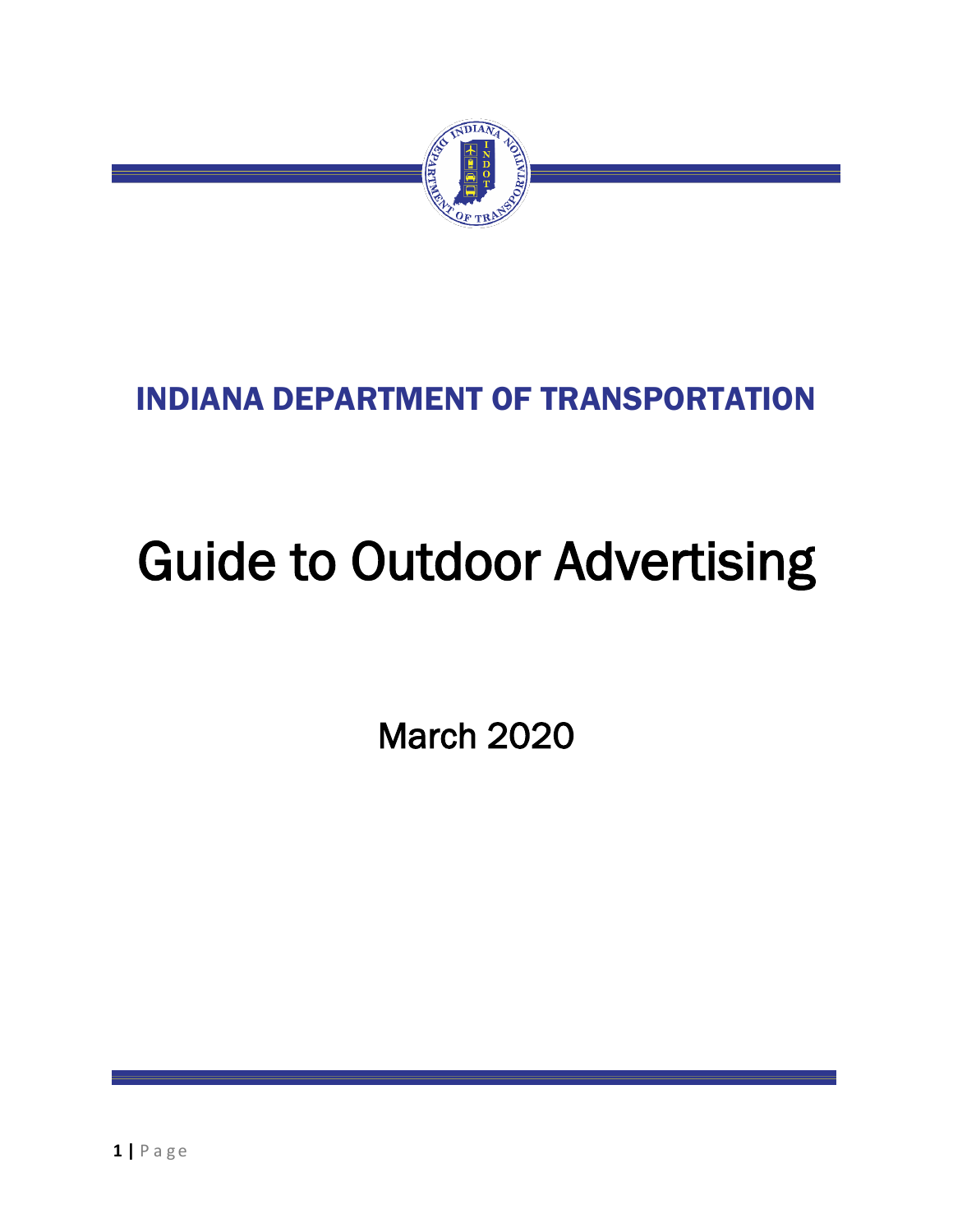# <span id="page-1-0"></span>Disclaimer

This document is designed as a guide to Indiana's outdoor advertising control program and permit process. It should be considered a source secondary to the primary sources of law. In no way should this document be construed as offering legal advice. It should be used for educational and practical purposes only. The Indiana Department of Transportation ("INDOT") assumes no liability for the use of information contained in this document.

The document is accompanied by (a) laws and regulations that govern outdoor advertising [as of January 24, 2020] and (b) related information.

Reading this document is not a replacement for reviewing those laws and regulations, including:

- the [Indiana Code](http://iga.in.gov/legislative/laws/2019/ic/titles/008#8-23) (IC),
- the [Indiana Administrative](http://iac.iga.in.gov/iac/iac_title?iact=105) Code (IAC),
- the U.S. Code (USC),
- the Code of Federal Regulations (CFR),

and the Agreement for Control of Outdoor Advertising between the State of Indiana and the U.S. Department of Transportation, executed August 4, 1971. Research involving additional authority beyond the laws and regulations accompanying this document may be necessary.

The permit applicant is responsible for having sufficient knowledge of the law to make accurate representations on a permit application. Nothing contained herein shall be construed as a guarantee that a permit application will be approved.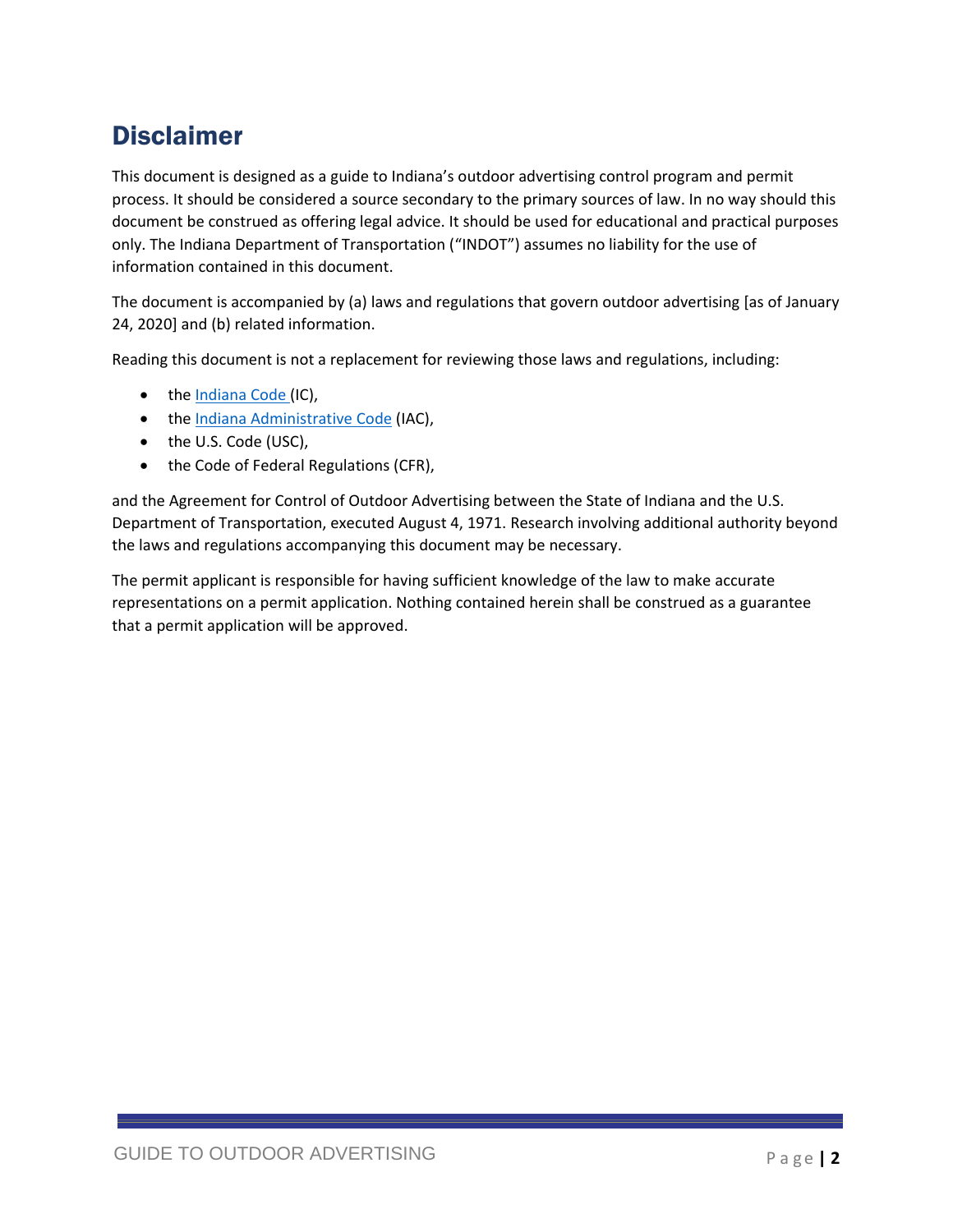### **TABLE OF CONTENTS**

# **Contents**

| I.   |           |  |
|------|-----------|--|
|      | Α.        |  |
|      | <b>B.</b> |  |
|      | 1.        |  |
|      | 2.        |  |
|      | C.        |  |
|      | 1.        |  |
|      | 2.        |  |
|      | 3.        |  |
|      | D.        |  |
|      | 1.        |  |
|      | 2.        |  |
|      | 3.        |  |
| ΙΙ.  |           |  |
|      | А.        |  |
|      | <b>B.</b> |  |
| III. |           |  |
|      | Α.        |  |
|      | В.        |  |
|      | C.        |  |
|      | D.        |  |
|      | 1.        |  |
|      | 2.        |  |
|      | 3.        |  |
|      | Ε.        |  |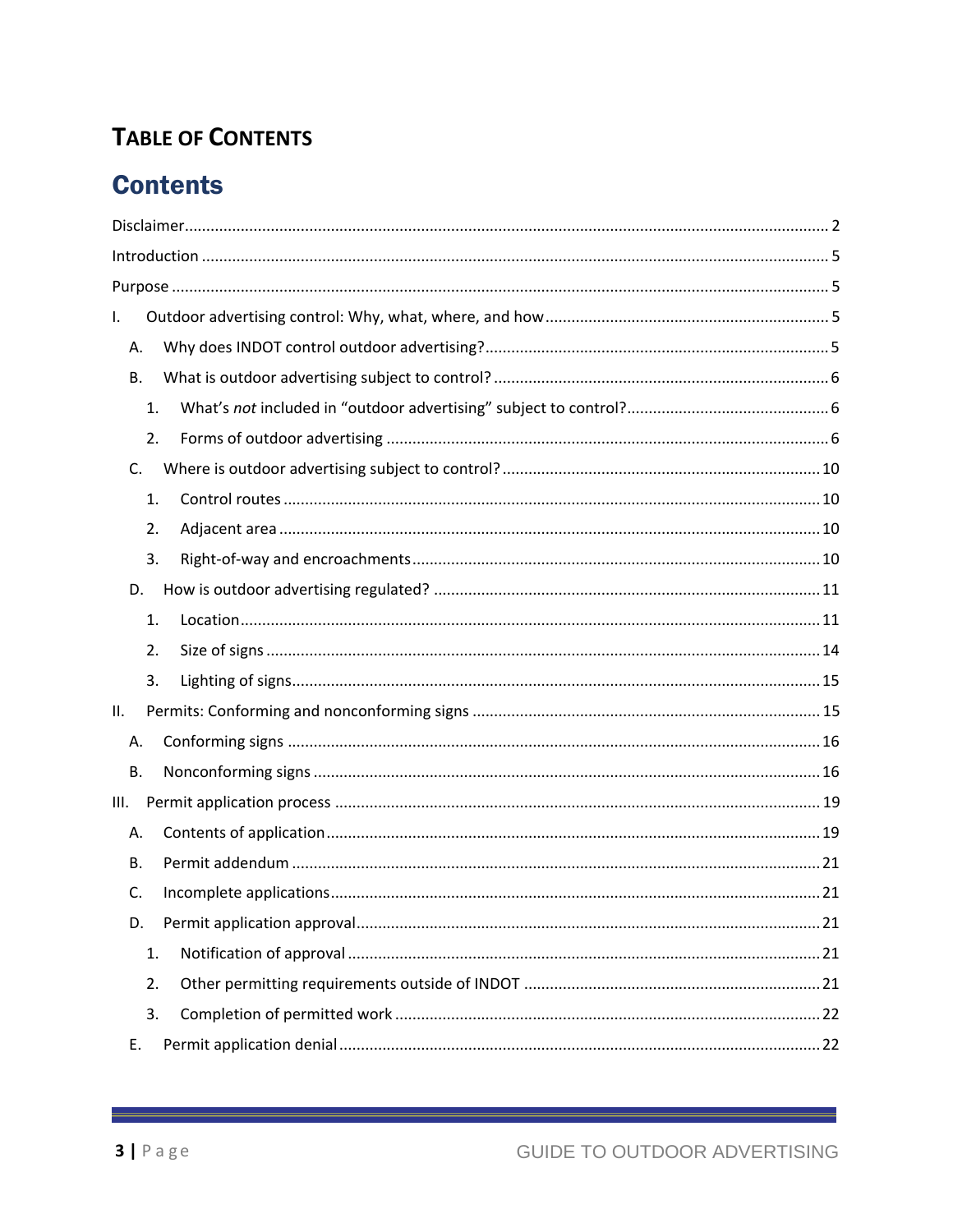| F.        |  |  |
|-----------|--|--|
| G.        |  |  |
| IV.       |  |  |
| Α.        |  |  |
| В.        |  |  |
| V.        |  |  |
| А.        |  |  |
| <b>B.</b> |  |  |
| VI.       |  |  |
| Α.        |  |  |
| <b>B.</b> |  |  |
| C.        |  |  |
| D.        |  |  |
|           |  |  |
|           |  |  |

<u> Tanzania (h. 1888).</u>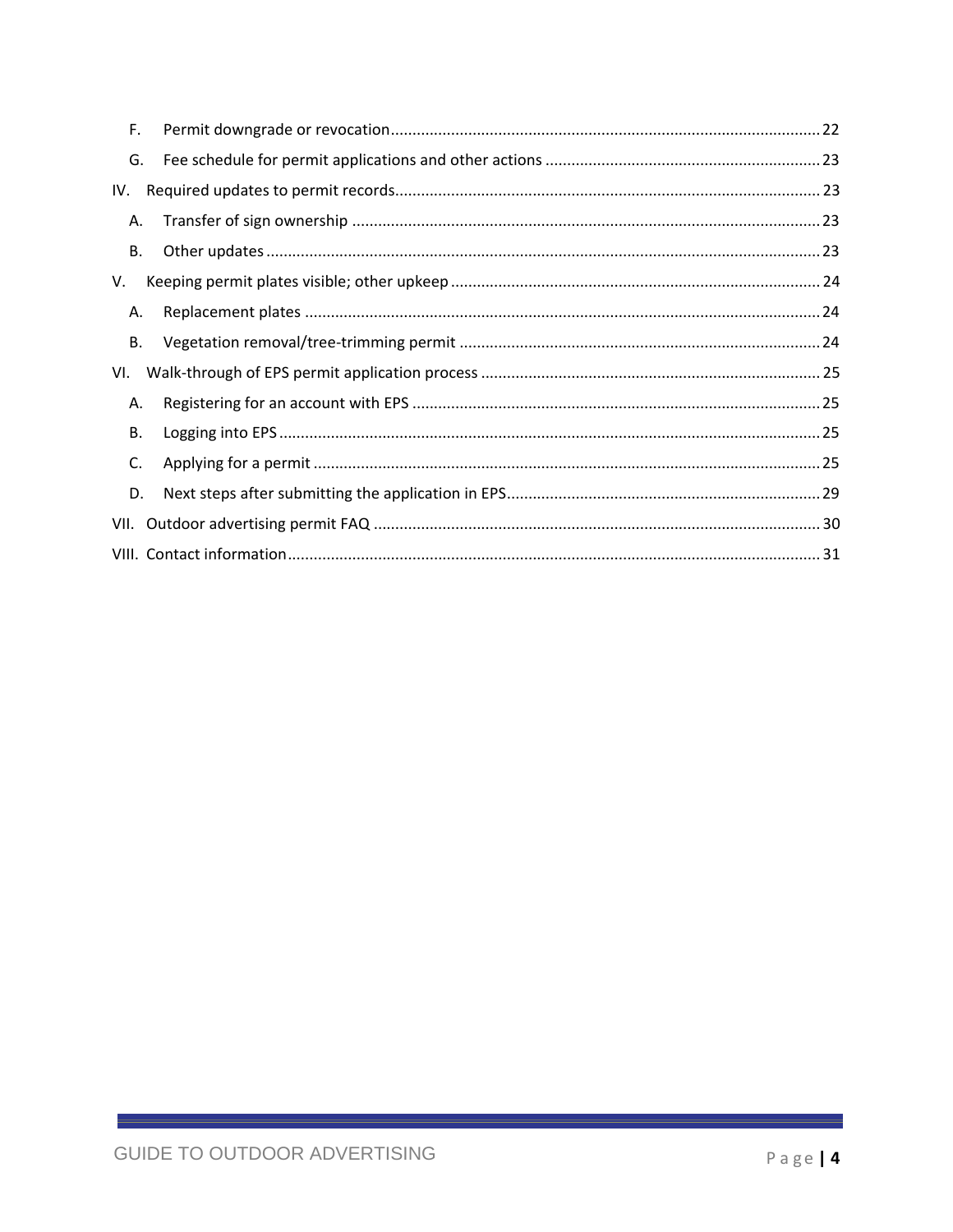# <span id="page-4-0"></span>Introduction

INDOT is responsible for administering an Outdoor Advertising Program for the State of Indiana, and enforcing Federal and State laws and regulations, including administrative rules governing outdoor advertising in Indiana, which can be found at 105 IAC 7-4 (the "Rules"). INDOT personnel administering the program are guided by official sources of authority, including applicable laws, the Rules, and agreements with the Federal Highway Administration ("FHWA").

The Guide to Outdoor Advertising ("Guide") is a companion document to the Rules. The Rules outline a statewide uniform program controlling the use of advertising in areas adjacent to certain roadways. The intent of the Rules is to protect and promote the health, safety and welfare of the traveling public, and to promote the reasonable, orderly, and effective display of outdoor advertising while preserving and enhancing the natural and scenic beauty of Indiana.

# <span id="page-4-1"></span>Purpose

I.

This Guide was created as a reference document for outdoor advertisers and interested members of the public regarding the control of outdoor advertising in the State. It is provided as a public resource available online to present information about INDOT's outdoor advertising control program. Like many states, Indiana began a program to regulate outdoor advertising after the Federal government (through the Highway Beautification Act of 1965, or "HBA") tied part of states' Federal highway funding to effective control of outdoor advertising.

# <span id="page-4-2"></span>I. Outdoor advertising control: Why, what, where, and how

Outdoor advertising control is one of many responsibilities of INDOT's Permits Division. The following sections outline:

- *Why* outdoor advertising is controlled
- *What* is outdoor advertising subject to control
- *Where* outdoor advertising is controlled
- *How* INDOT controls outdoor advertising

### <span id="page-4-3"></span>A. Why does INDOT control outdoor advertising?

To provide "effective control" of outdoor advertising, INDOT has established procedures — through a sign permit system, inventories, and periodic surveillance of the controlled routes — in order to monitor outdoor advertising and areas controlled by the HBA, to discover illegal signs and take action toward their removal.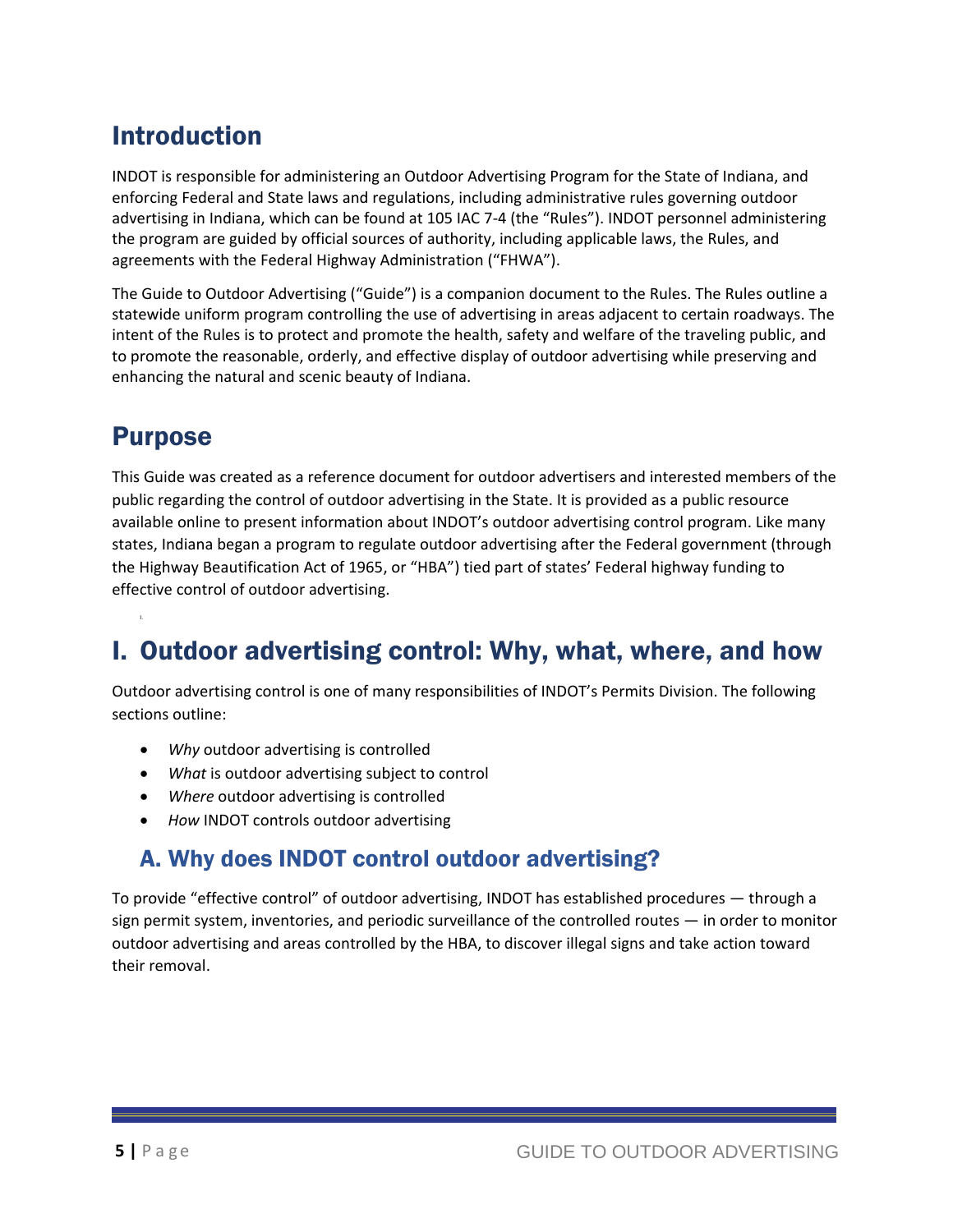### <span id="page-5-0"></span>B. What is outdoor advertising subject to control?

Indiana laws control outdoor advertising (a common example being billboards, referred in laws and throughout this document as **"signs"**) on certain roadways.

For outdoor advertising control purposes, a "sign" is an outdoor sign, display, device, notice, bulletin, figure, painting, drawing, message, placard, poster, billboard, or other thing that is designated, intended, or used to *advertise or inform*.

- <span id="page-5-1"></span>1. What's *not* included in "outdoor advertising" subject to control?
- **"On-premise" signs**, which are signs that advertise or identify:
	- o Activities conducted on the property upon which it is located, or
	- o The sale or lease of the property
- Directional and official signs and notices (transportation signs, signs put up by governments, service clubs, and religious organizations meeting certain criteria)

### 2. Forms of outdoor advertising

<span id="page-5-2"></span>The forms of outdoor advertising encountered on roadways will include a variety of types of billboards that display content in different ways or combinations, and advertising on other types of stationary things or structures.

#### **ON-PREMISE SIGNS**

#### **A sign is an "on-premise" sign if:**

- The message consists solely of the name of the establishment, or identifies solely the establishment's principal or accessory products/services offered on the premises; or

- It is a "for sale" or "for lease" sign advertising the property upon which the sign is located.

#### **A sign is not an "on-premise" sign if any of the following apply:**

- It brings rental income to the property owner.

- It advertises activities conducted on the property, but which also advertises, in a prominent manner, activities not conducted on the property. (Note: On-premise changeable message signs may NOT have any off-premise messages intermixed.)

- A sale or lease sign advertises any product or service not located upon and unrelated to the business of selling or leasing the property on which the sign is located.

- It is erected on a narrow strip\* of land contiguous to the advertised activity when the purpose is clearly to circumvent the laws.

- The sign is separated from the property by separate land ownership.

- The sign is on property which has been secured subsequent to the establishment of the activity and purchased in a narrow strip.\*

\*A "narrow strip" includes any configuration of land which cannot be put to any reasonable use related to the activity other than for purposes of erecting or maintaining a sign or for the specific purpose to qualify an on- premise sign.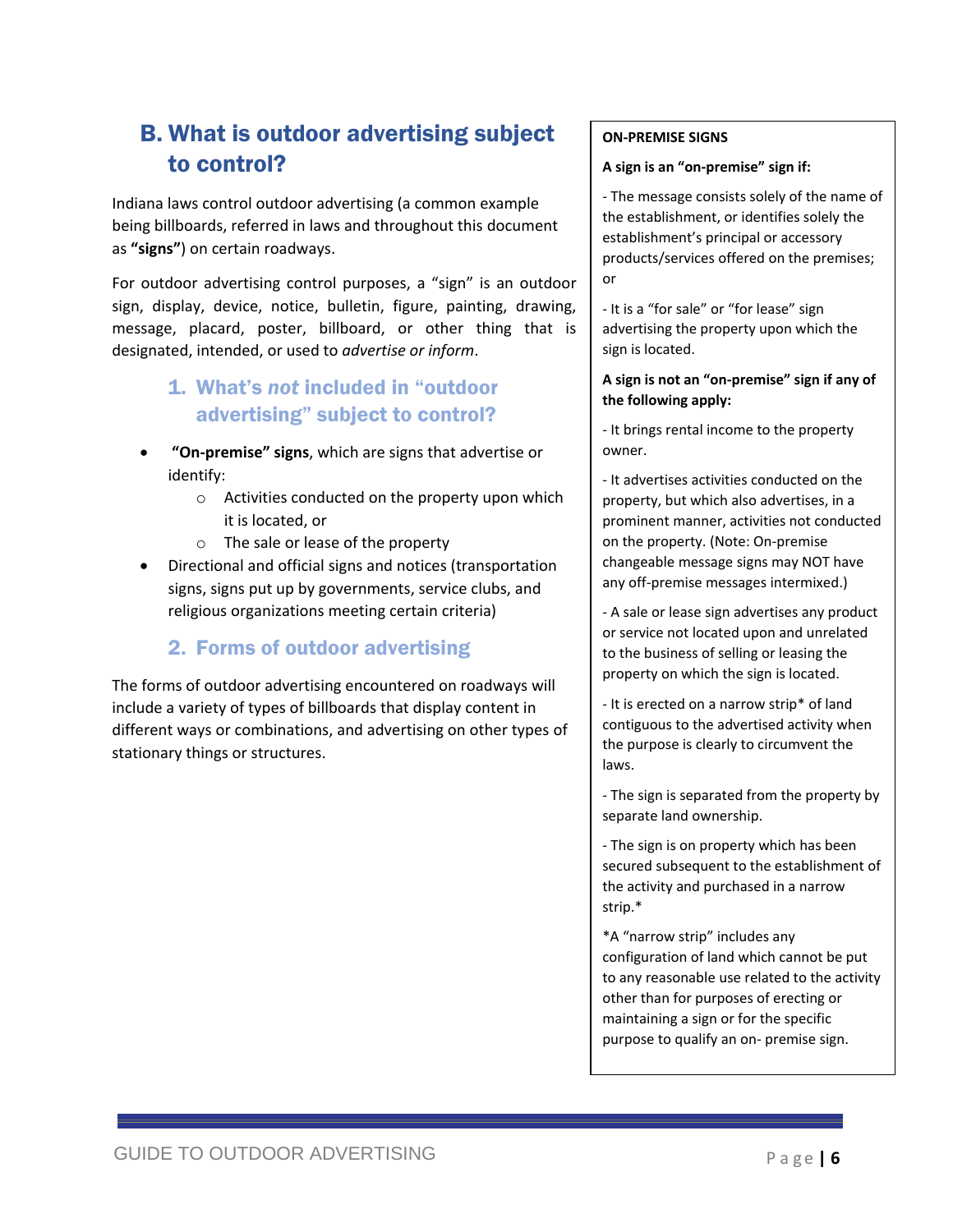### a. Signs (billboards)

Billboard signs are the most common form of outdoor advertising.

| <b>Single face</b>                                    | One sign face, facing one direction of travel at a<br>single location.                                                                                                                                                                                                                           |
|-------------------------------------------------------|--------------------------------------------------------------------------------------------------------------------------------------------------------------------------------------------------------------------------------------------------------------------------------------------------|
| <b>Back-to-back</b>                                   | Two sign faces, attached on each side of the structure<br>and facing opposite directions of travel at a single<br>location.                                                                                                                                                                      |
| V-type                                                | A single structure having two sign faces in the shape<br>of the letter V when viewed from above, with the<br>sign faces oriented in different directions.                                                                                                                                        |
| Side-by-side                                          | A single structure having two sign faces on the same<br>supporting structure and facing one direction. A<br>single pipe, beam, conduit, or pole between two<br>adjacent sign faces is not considered a supporting<br>structure.                                                                  |
| <b>Stacked (also</b><br>known as<br>"double<br>deck") | Sign faces stacked above and below each other on<br>the same supporting structure and facing one<br>direction of travel, or two or more sign faces on two<br>structures side-by-side or otherwise immediately<br>adjacent to one another facing one direction of travel<br>at a single location. |

#### b. Changeable message signs

A "changeable message sign" is an outdoor advertisement that uses technology, such as LED lighting, to periodically change the message displayed on the sign face.

The two types of changeable message signs defined by statute are electronic billboards and trimovement signs.

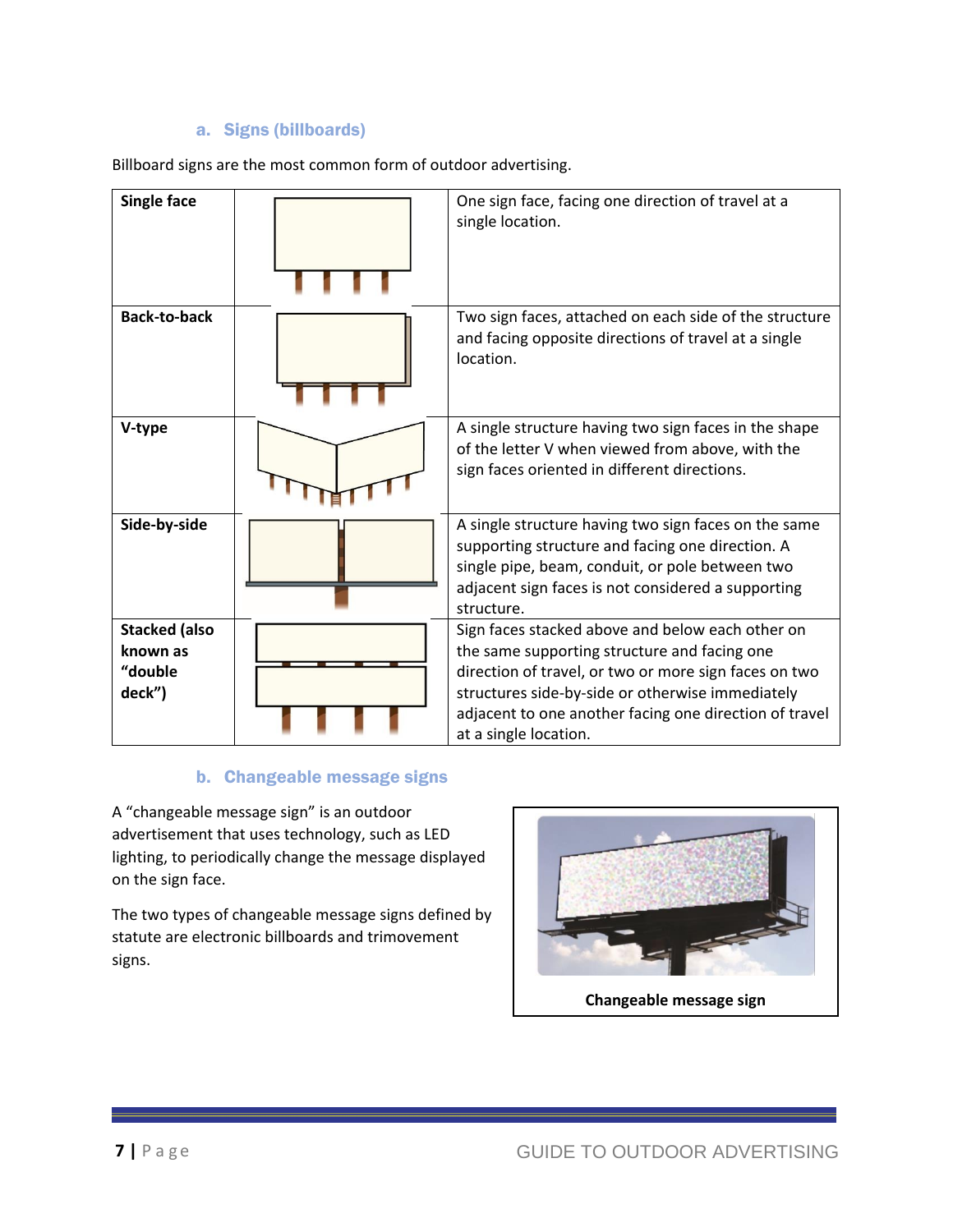A changeable message sign can only be one of the following:

- A single-face sign
- A V-shaped sign
- A back-to-back sign

Stacked or side-by-side signs cannot be changeable message signs.

Requirements specific to changeable message signs:

- Messages cannot display copy that moves, appears to move, or flashes.
- Each message must be displayed for at least *8 seconds*.
- Changeovers between messages cannot take more than *2 seconds*.
- No changeable message sign shall be located within 300 feet of any building used primarily as a residence, unless the owner of the building consents in writing to the location of the changeable message sign.
- The permittee must provide up to two contact persons and phone numbers for every changeable message sign. The contact persons must have the ability and authority to make modifications to the display and lighting levels upon request by INDOT.
- If INDOT determines that the changeable message sign:
	- o impairs the vision of the driver of any motor vehicle; or
	- o otherwise interferes with the operation of a motor vehicle;

then upon request from INDOT, the permittee must take appropriate corrective action to fix the problem or cause the sign to be frozen in a dark or blank position *within 12 hours*.

- INDOT may direct the permittee to disable the changeable message sign:
	- o in cases of emergency; or
	- o when the contact persons do not respond to a request relating to a malfunction within 48 hours.
- The failure to respond to a request within 48 hours is also grounds to revoke the sign's permit.
- Changeable message signs must possess and utilize a light sensing device with automatic dimming capabilities to adjust the brightness of the sign, so that the maximum luminescence level is not more than three-tenths foot candles over ambient light measured at a distance of:

| Sign face size                                                                  | <b>Distance</b><br>measurement |
|---------------------------------------------------------------------------------|--------------------------------|
| 300 square feet or smaller                                                      | 150 feet                       |
| Larger than 300 square feet, but equal or less than 378 square feet             | 200 feet                       |
| Larger than 378 square feet, but equal or less than 672 square feet             | 250 feet                       |
| Larger than 672 square feet (up to maximum sign face size of 1,000 square feet) | 350 feet                       |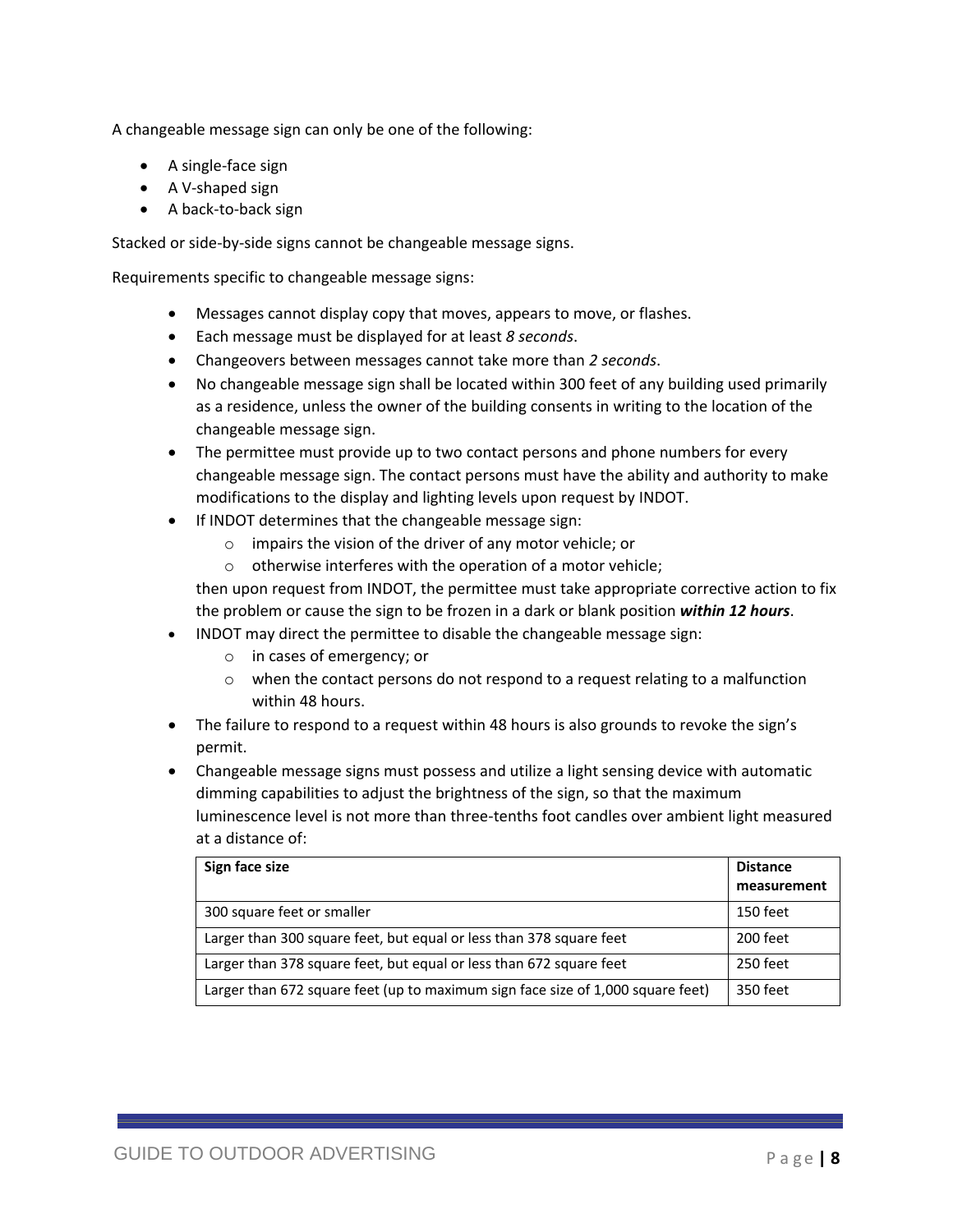• These signs must be configured to default to a static display or freeze the sign in a dark or blank position in the event of a malfunction, and operated with systems and monitoring in place to either turn the display off or show a full black image in the event of a malfunction.

### c. Other advertising forms

An advertisement does not have to be on a billboard sign to make it subject to outdoor advertising control laws and regulations. Those laws and regulations can cover anything with an advertising message (that is not an "on-premise" sign) in areas adjacent to control routes. It could be an advertisement on an object that is not a typical billboard. It could be on the side of a building. The structure itself is not what makes something an outdoor advertisement — rather, its location and the fact that it displays an advertising message or *is intended to inform* is what makes something an outdoor advertisement subject to control.

Other examples of what can be considered outdoor advertising if designated, intended, or used to advertise or inform (this is not an exhaustive list):

- Posters and notices
- Placards and boards
- Fascia signs and projecting signs
- Pole signs and canopy signs
- Models and devices
- Captive balloon advertising (not balloons in flight)
- Flag advertisements
- Price markers and price displays
- Wall murals
- Trucks/trailers (if stationary)
- Banners or bulletins
- Barn roofs
- Paintings or drawings
- Messages
- Placards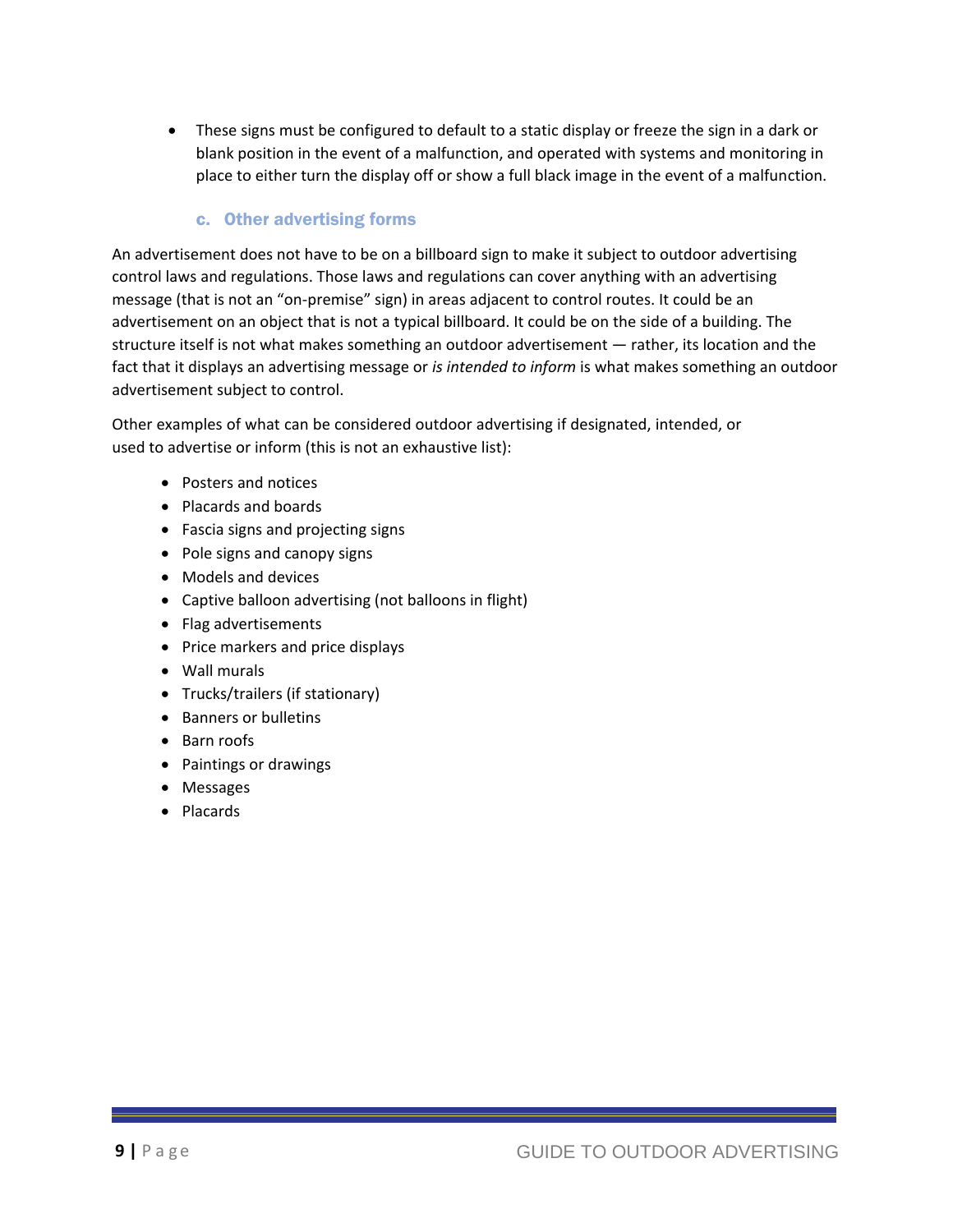### <span id="page-9-0"></span>C. Where is outdoor advertising subject to control?

### 1. Control routes

<span id="page-9-1"></span>Generally, INDOT controls outdoor advertising on the following roads (**"control routes"**) within the State of Indiana:

- o The Interstate system
- o The Federal-Aid Primary System as of June 1, 1991
- o Scenic byways
- o The National Highway System, including connectors

INDOT ha[s mapping resources](https://indot.maps.arcgis.com/apps/webappviewer/index.html?id=0675b70ebe4d41bdb5883d766e31e452) to help identify roadways that are part of control routes. As set out in 105 IAC 7-4-9, control routes are identified in an updated file available on this INDOT webpage: <https://www.in.gov/indot/2781.htm>

INDOT District Permits staff can help identify whether a particular location is on a control route.

*Note: Control of outdoor advertising may be performed by a local government. If a local government is responsible for outdoor advertising control through an agreement with INDOT, the INDOT District Permits staff will refer the permit applicant to the appropriate office.*

### 2. Adjacent area

<span id="page-9-2"></span>INDOT controls outdoor advertising in **the "adjacent area"** along the right-of-way of control routes (as detailed further below, outdoor advertising is never located *in* the right-of-way).

| Inside incorporated  | Adjacent to and within 660 feet from the nearest edge of the right-of-way of     |
|----------------------|----------------------------------------------------------------------------------|
| municipalities       | a control route                                                                  |
| Outside incorporated | In addition to the above area, signs are also subject to control if visible from |
| municipalities       | the main-travelled way of the control route and erected with the purpose of      |
|                      | being read from such main-travelled way                                          |

### 3. Right-of-way and encroachments

<span id="page-9-3"></span>In the interest of safe and efficient utilization of roadways, advertising is prohibited on INDOT right-ofway. The area within right-of-way boundaries must be devoted exclusively to public highway purposes.

Advertising that is illegally located on INDOT right-of-way, or that extends even partially into the rightof-way, is considered an illegal "encroachment." An encroachment must be removed within 30 days; failure to do so may result in INDOT removing the encroachment and billing the responsible party for the costs of removal, including any administrative costs, court costs and attorney's fees.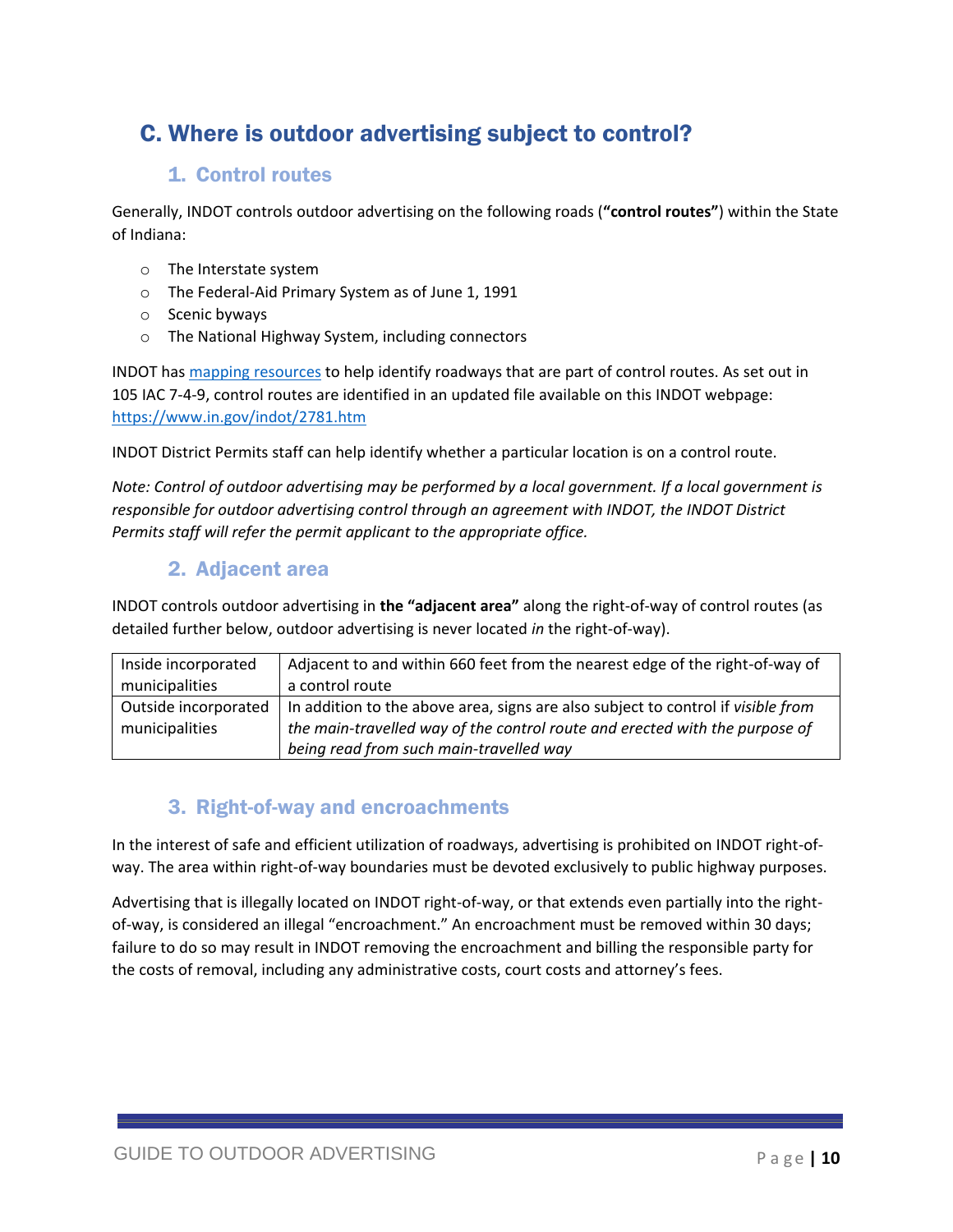### <span id="page-10-0"></span>D. How is outdoor advertising regulated?

INDOT regulates the location, spacing, size, and lighting of signs. In addition, the purpose for which the property is used is also an important factor.

### 1. Location

<span id="page-10-1"></span>Outdoor advertising control takes into consideration the land use of the property, as well as other signs, structures, or buildings near the location of a sign.

#### a. Zoning

Signs must be located in areas zoned or otherwise used for *commercial or industrial* activity.

#### **Zoned commercial/industrial areas**

If the property is zoned commercial or industrial by a local government, INDOT can take that fact into consideration when determining if the property is suitable for outdoor advertising. However, INDOT's determination is an independent one, and it is not bound by the local zoning designation.

For purposes of outdoor advertising, INDOT will recognize local zoning designations if that zoning is adequately supported by the local government's comprehensive zoning plan. However, if there are facts indicating that the local zoning decision was made for the purpose of erecting outdoor advertising, then INDOT will not recognize the local zoning designation.

#### **Unzoned land**

If the area is not zoned by a local government (often the case in rural areas), it is within INDOT's discretion to determine whether the area is question is actually used for commercial or industrial purposes (for example, proximate to a business or industrial building). Even if there is commercial/industrial activity occurring on the land, the sign has to be *within 600 feet* of that activity, and there are other restrictions on where signs can be located.

#### **Limitations on signs in unzoned commercial/industrial areas:**

- To qualify to be eligible for a permit within an unzoned commercial or industrial area, a sign must also be located within 600 feet from the outer edge of regularly used building, parking lots, storage, or processing areas of commercial or industrial activity.
- If INDOT determines that the area has a commercial/industrial activity, there are several additional restrictions on where the sign can be located:
	- Signs cannot be located within 300 feet of any building used primarily as a residence (unless the owner of the building consents in writing to that particular commercial use or uses to be made of such lands)
	- Signs cannot be located within 500 feet of any of the following:
		- o public park, garden recreation area, or forest preserve
		- o church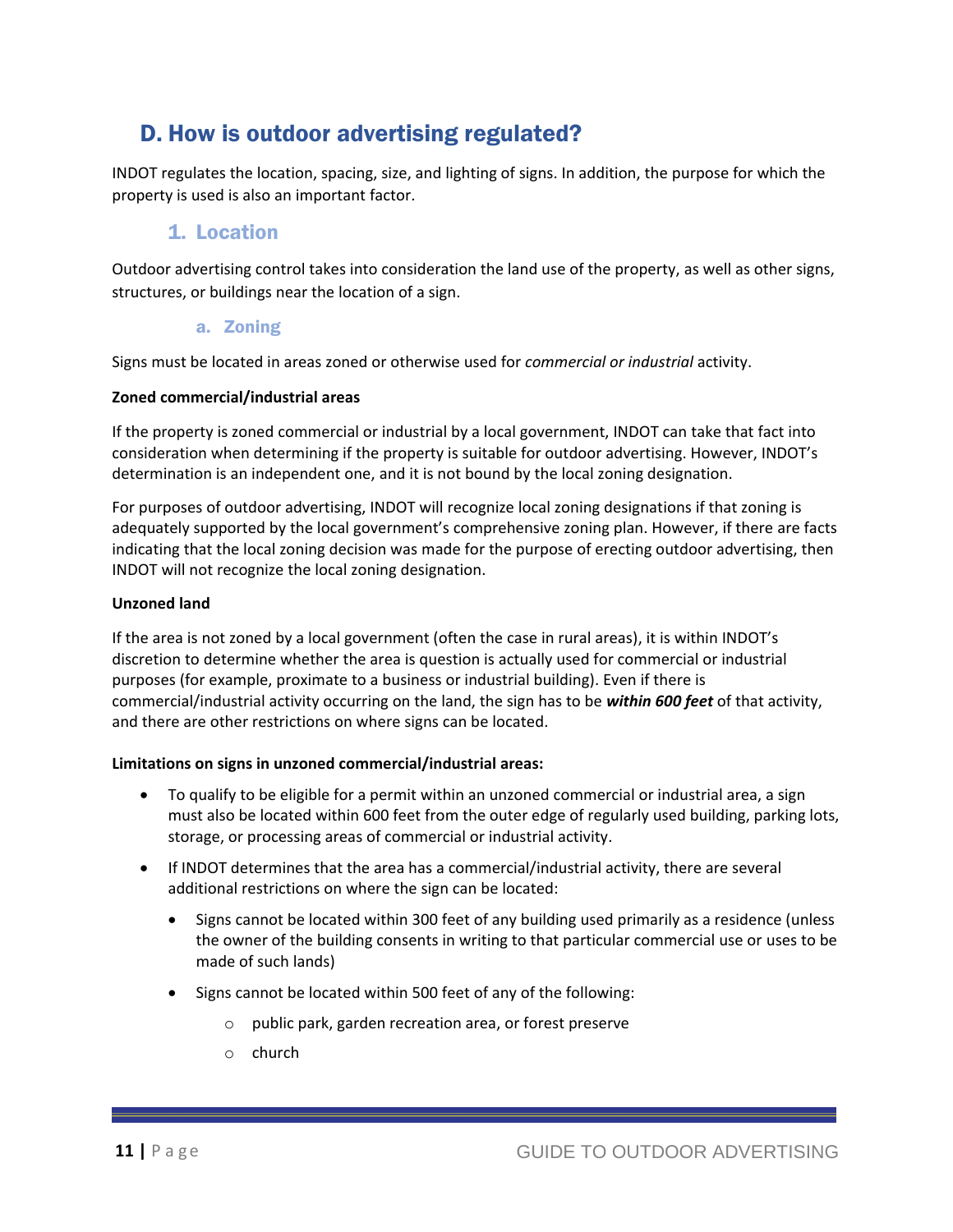- o school
- o officially designated historical battlefield
- o museum or historical monument
- o safety rest or recreation
- Signs cannot be located within 750 feet of any strip of land, an interest in which has been acquired by the State for the restoration, preservation, or enhancement of scenic beauty.

Any building or other permanent structure used for commercial/industrial activity must:

- not be principally used as a residence;
- include customary facilities such as running water, functioning electrical connections, and adequate heating;
- be located on the same side of the control route as the sign; and
- have a permanent foundation that is built or modified for the activity. Any mobile structure being so used must:
	- o not be a self-propelled vehicle,
	- o remove all wheels, axles, and springs, and
	- o be permanently secured on piers, pad, or foundation.

#### **Examples of factors weighing in favor of an activity being commercial/industrial:**

- The activity is maintaining all necessary business licenses as required by state or local law or ordinances.
- If the activity is performed by a corporation or a limited liability company, the entity maintaining all necessary registration to remain in good standing with the Indiana Secretary of State.
- The activity has a direct vehicular access from a public road that is normal and customary for entry and exit by the public to the activity, as well as adequate parking to accommodate public access.

#### **What's** *not* **a commercial/industrial activity:**

- Signs or other outdoor advertising structures
- Agricultural, forestry, ranching, grazing, farming, and related activities, including produce stands and other seasonal stands
- Transient or temporary activities, including weekend or seasonal flea markets
- Railroad tracks, minor sidings, cell towers or other utility facilities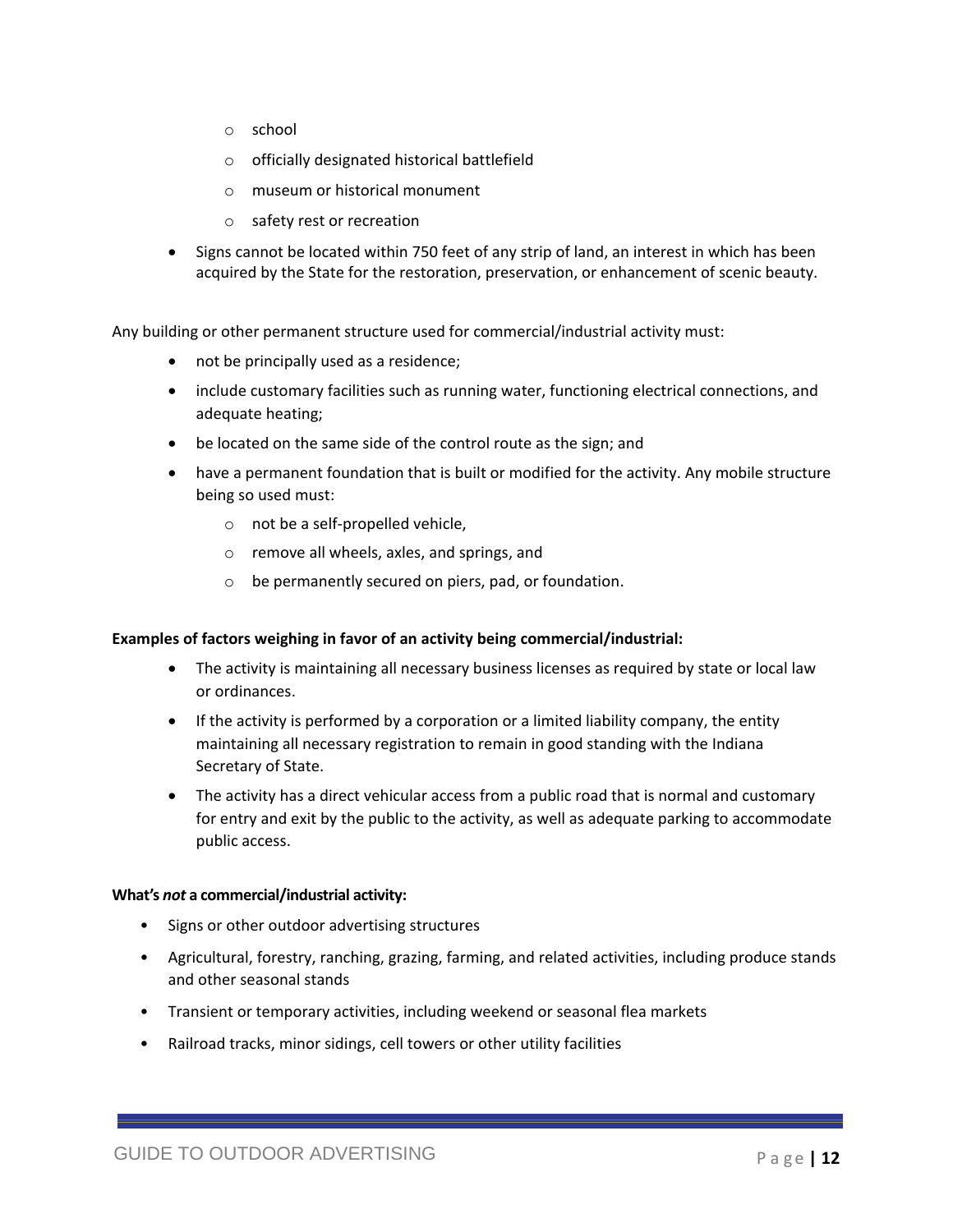### b. Scenic byways

Indiana has a Scenic Byways Program to recognize certain roadways. A roadway is eligible to be designated a "scenic byway" based on the road's scenic, cultural, historic, archeological, recreational, or natural qualities. A list of byways and more information about the program can be found at [www.in.gov/indot/2827.htm.](http://www.in.gov/indot/2827.htm) Each scenic byway is defined, segment by segment, in 105 IAC 7-4-2.

Indiana does not allow new outdoor advertising to be erected on any control route designated as a scenic byway.

#### **Nominations for new scenic byways**

When a scenic byway has been nominated to the State's Scenic Byway Committee, the following parties receive notice:

- All applicants with pending permit applications for any sign to be erected adjacent to the portion of the road that is nominated to become a scenic byway;
- All permittees for whom a permit has been granted within the past 365 days for any sign to be erected adjacent to the portion of the road that is nominated to become a scenic byway;
- All applicants with pending permit applications for any sign to be erected adjacent to any control route, which sign would be visible from the main-traveled way of the nominated road; and
- All permittees for whom a permit has been granted within the past 365 days for any sign to be erected adjacent to any control route, which sign would be visible from the main-traveled way of the nominated road.

Once nomination has occurred, any pending permit applications for signs on or near the scenic byway are suspended, unless the applicant and INDOT enter into an agreement.

Any sign that is under construction (uncompleted) at the time that a scenic byway is designated will have its permit automatically revoked (and the construction must be removed at the expense of the sign owner and owner of the real estate where the sign is located, although just compensation will be paid by INDOT if "substantial effort" has been made to erect the sign).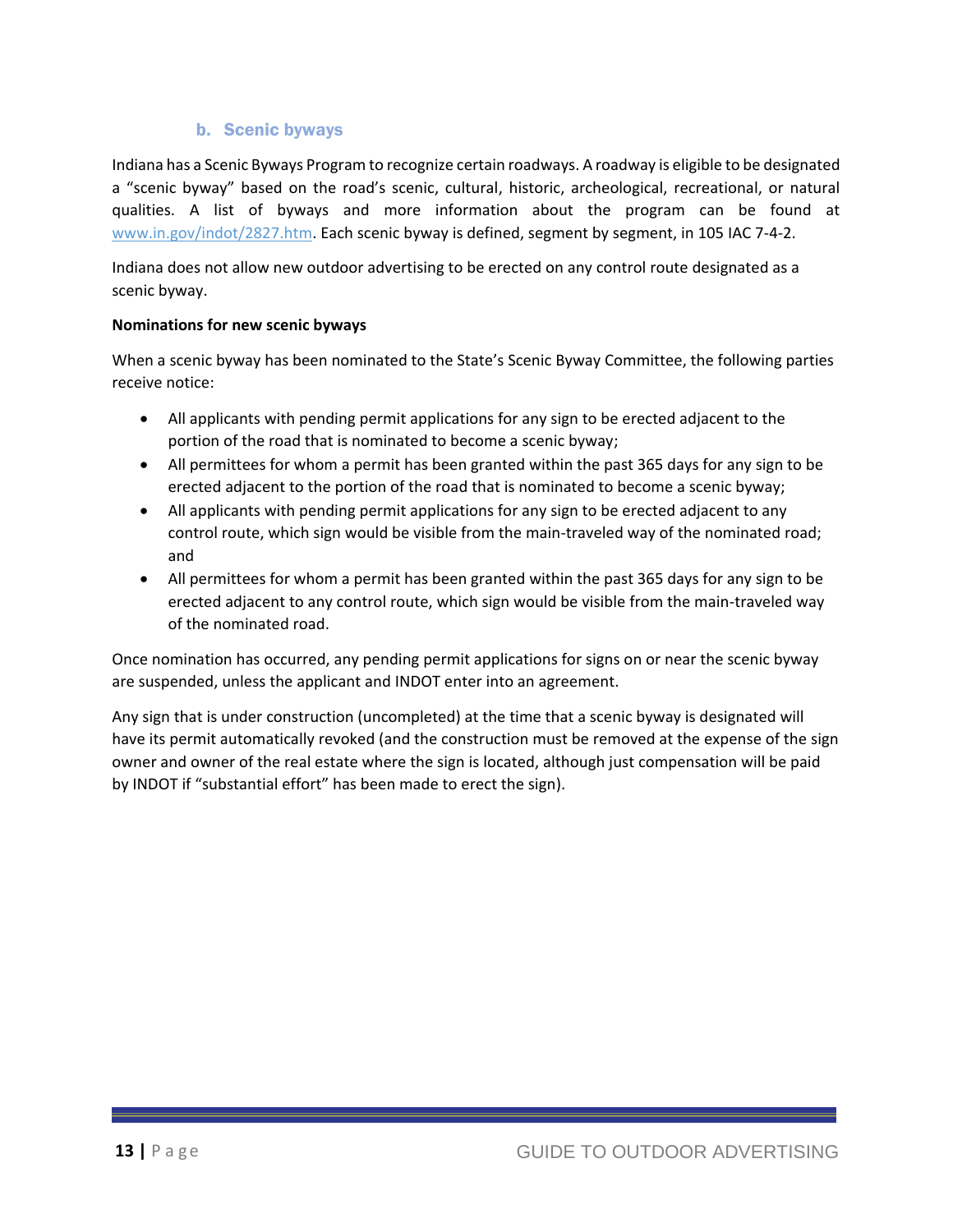### c. Spacing of signs

For signs erected after October 4, 1971:

- On the Interstate System and other limited-access roadways (e.g. freeways)\* on control routes:
	- $\circ$  A sign may not be erected within 500 feet of another sign on the same side of the roadway.
	- $\circ$  Outside of incorporated municipalities, a sign may not be erected within 500 feet of the nearest edge of an interchange, intersection at grade, or rest area to be measured from the closer of the beginning or ending of pavement widening at the exit or entrance to the main-traveled way.
- On all other control routes:
	- $\circ$  Outside of incorporated municipalities, sign may not be erected within 300 feet of another sign on the same side of the highway.
	- $\circ$  Inside incorporated municipalities, sign may not be erected within 100 feet of another sign on the same side of the highway.

\*Limited access roadways are those where INDOT has declared or purchased access control rights from adjoining property owners and controls access to the roadway, either fully or partially.



### 2. Size of signs

<span id="page-13-0"></span>The maximum area of the face for any sign erected after October 4, 1971:

- **Total area:** 1,000 square feet
- **Height:** 25 feet
- **Length:** 60 feet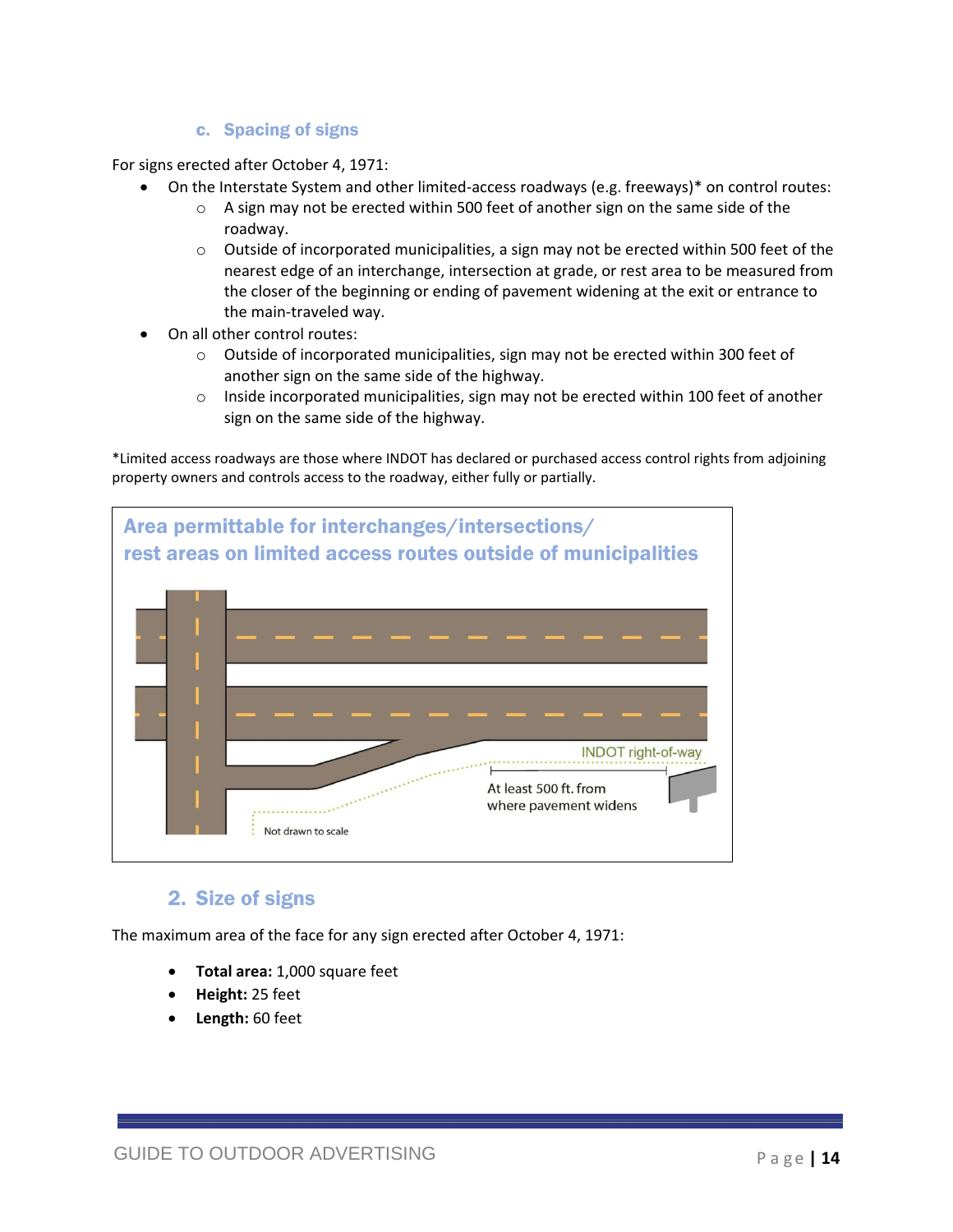These measurements are calculated exclusive of "embellishments" (ornamental additions to the structure of the sign face), border, trim, ornamental base, apron, supports, and other structural members, so long as the exclusions do not exceed 20% of the area of the sign.

The area is measured by the smallest square, rectangle, triangle, circle, or combination thereof which will encompass the entire sign face.

*Side-by-side signs* and *stacked signs* are subject to the same maximum measurements listed above for the area that encompasses all parts combined, including all sign faces.

Double-faced structures (*back-to-back signs* and *V-shaped signs*) will be permitted with the maximum measurements being applicable for each side.

### 3. Lighting of signs

<span id="page-14-0"></span>Lighting (also called illuminating) a sign is allowed, subject to a proper permit for the sign and the conditions below:

- Signs that contain, include or are illuminated by any flashing, intermittent, or moving light or lights are prohibited.
- Signs cannot direct light beams or rays of such intensity or brilliance as to cause glare or to impair the vision of drivers, or otherwise interfere with any driver's operation of a motor vehicle.
- Signs cannot be illuminated as to obscure or interfere with the effectiveness of an official traffic sign, device, or signal.

The installation of electricity hookups to supply power to sign lighting may entail additional permitting from the local government outside of an INDOT outdoor advertising permit. It is the applicant's sole responsibility to obtain any additional permits needed to illuminate the sign.

# <span id="page-14-1"></span>II. Permits: Conforming and nonconforming signs

Any sign subject to outdoor advertising control requires a permit.

Sign owners bear responsibility to ensure their signs are erected and maintained in accordance with the permit issued for the sign. Violations are punishable as a Class C infraction (with penalties up to \$500 per day) or revocation of the permit.

The next section describes the two types of outdoor advertising permits. The type of permit a sign is eligible for depends on whether the sign conforms with current laws.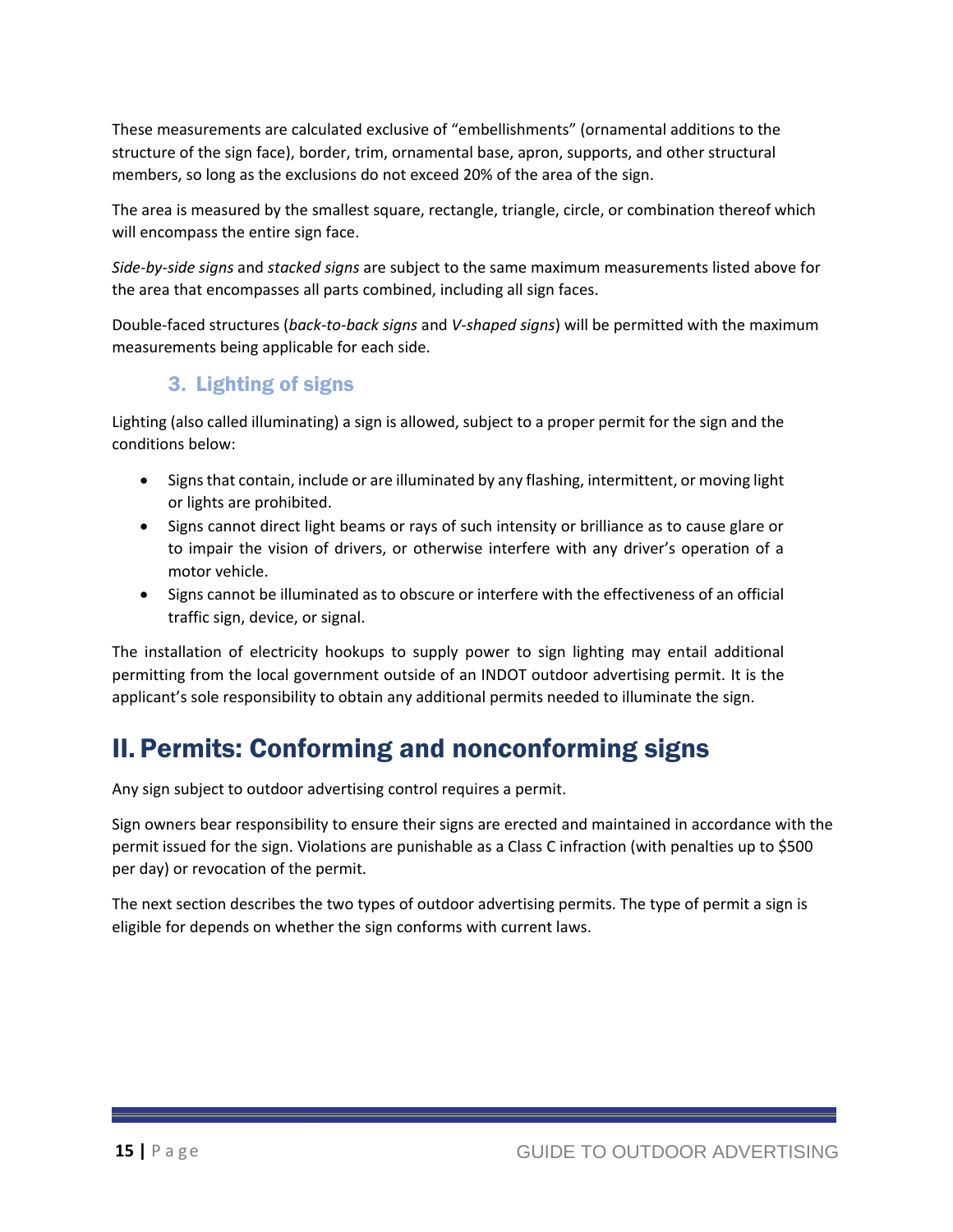### A. Conforming signs

<span id="page-15-0"></span>A "conforming sign" is a sign lawfully erected and in compliance with Federal and State laws and regulations. These signs are identified by "L-plate" tags.

Subject to permitting requirements, changes and improvements can be made to conforming signs so long as they also are in compliance with current laws, regulations, and all permitting requirements.

Changes and improvements affecting the structure of the sign would require an addendum to the original permit (see Chapter III.B, "P[ermit addendum](#page-20-0)").

Examples of changes or improvements that would require an addendum (this list is not all-inclusive):

- Changing to a different sign type (e.g. single-face sign changed to stacked sign)
- Converting a traditional billboard to an electronic, changeable message sign
- Adding lighting on the structure if lighting wasn't part of the structure when permitted by INDOT
- Making other structural changes for aesthetic or other reasons

Changes to the sign's message on its face  $-$  including embellishments that do not surpass size limitations — do not change a conforming sign in a way that would require an addendum.

### <span id="page-15-1"></span>B. Nonconforming signs

A "nonconforming sign" is a sign which was lawfully erected in the past but does not comply with laws or regulations adopted at a later date, or which later fails to comply with current laws or regulations due to changed conditions. These signs receive a "conditional permit" and are identified by "C-plate" tags.

In order to maintain a nonconforming sign, the following conditions apply:

- The sign must have been physically in existence at the time the applicable law or regulation became effective.
- The sign must have been lawful on the effective date of the law or regulation and must continue to have been lawfully maintained.
- The sign may be sold, leased, or otherwise transferred without affecting its status, but its location cannot be changed.
- The sign must remain substantially the same as it was on the date the sign became nonconforming ("frozen in time").



**L-Plate**

A blue tag (plate) with a number preceded by a letter L represents that the sign has been permitted as conforming to current requirements.



A red tag (plate) with a number preceded by a letter C represents that the sign is nonconforming, or that a conditional permit has been granted as allowed by law.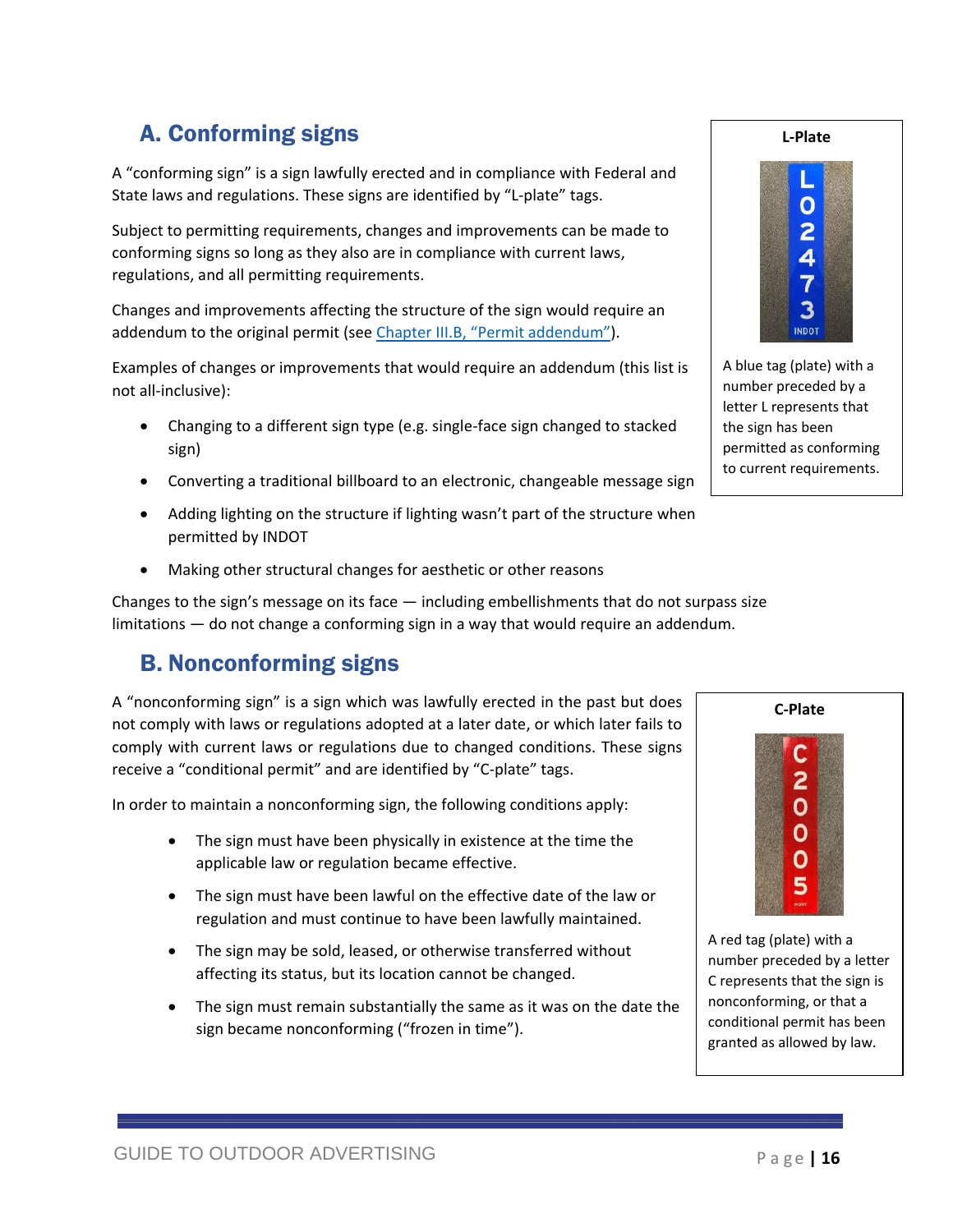Nonconforming signs may not:

- Be raised in elevation;
- Be changed in size;
- Be lit or illuminated (if the sign did not have lighting at the time it became nonconforming);
- Have structural components changed
	- o Example 1: Changing the number of supports
	- o Example 2: Changing the material of the supports

**"Customary maintenance or repair"** on a nonconforming sign is acceptable, subject to the following conditions: The maintenance or repair is made to 25% or less of the sign during a one-year period, and only if such activity is not intended to prolong the duration of the nonconforming sign's normal life. See the table in this section for a list of customary maintenance and repairs.

The sign may continue to exist with the conditional permit, as long as it is not abandoned, discontinued, obsolete, or destroyed, if permitted by law.

- **Abandoned:** Cessation of use of a sign face for a period of at least 12 continuous months
- **Discontinued:** Lack of advertising (other than obsolete or blank advertising, advertising of the permittee, or indicating that the sign is for rent) on a sign face for a period of at least 12 continuous months
- **Obsolete:** For a period 12 continuous months:
	- o Sign face does not contain advertising matter, or
	- o Sign face contains an "available," "for lease" or similar message that concerns the availability of the sign itself, or
	- o The sign is in need of substantial repair
- **Destroyed:** Physically damaged to the point that, to be structurally restored to its existing physical configuration and size dimensions, requires the following:
	- $\circ$  In the case of wooden supports, replacement or structural repair using normal repair practices of 50% or more by item count of the supports during the repair period (wooden supports must be replaced with wooden supports).
	- $\circ$  In the case of metal supports, repair or replacement under normal repair practices during the repair period of:
		- 50% or more of the supports by item count, or
		- replacing 30% or more of the total length above ground of each broken, bent, or twisted support being repaired or replaced.
	- $\circ$  In the case of the face or structure, repair or replacement under normal repair practices during the repair period of 50% or more of the face or structure by area.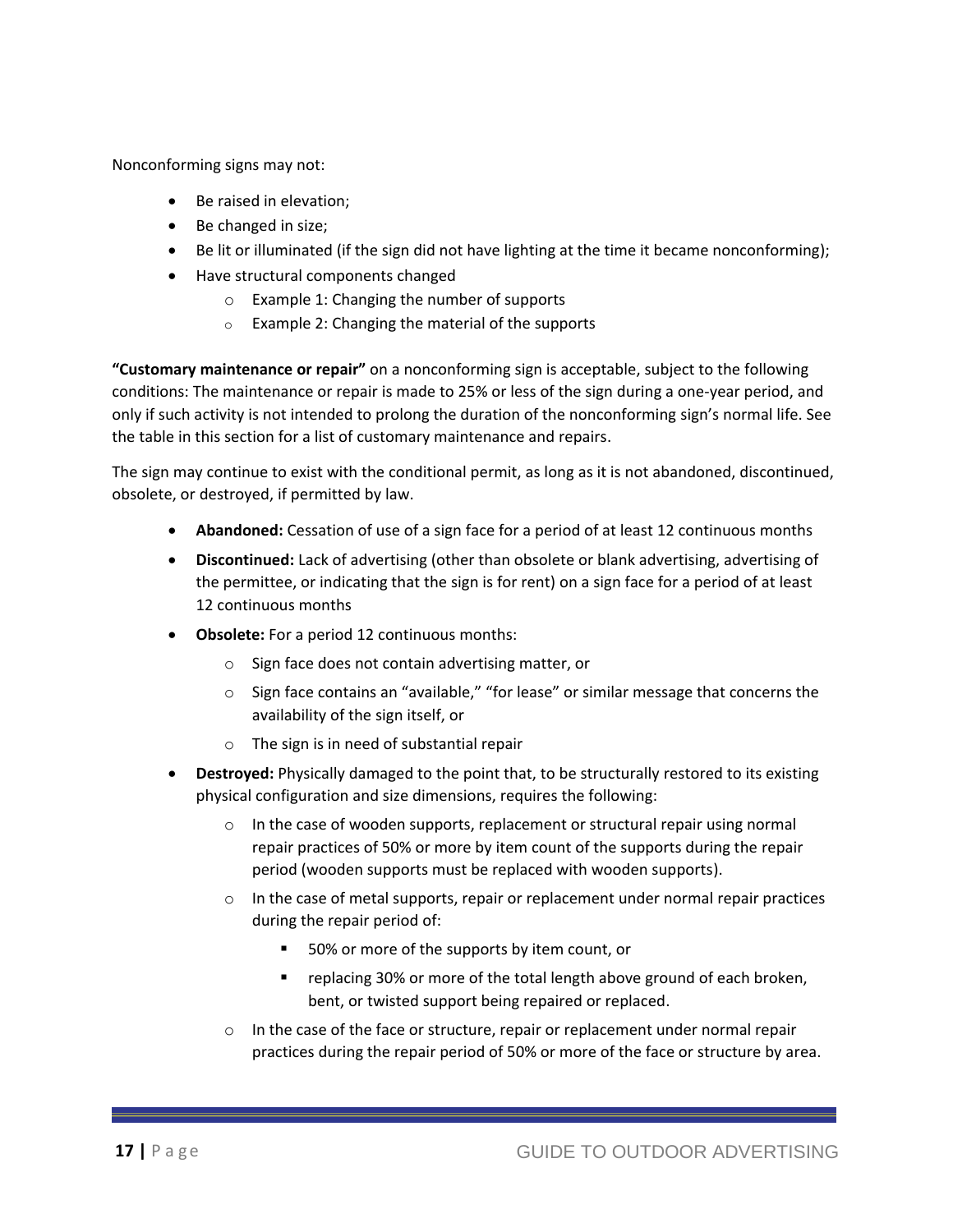#### **Customary maintenance or repair versus prohibited modifications of nonconforming signs**

#### **Acceptable customary maintenance or repair of nonconforming signs**

Nailing, cleaning, and painting

Replacing nuts and bolts

Replacement of structural components, including vertical supports and sign faces, with the same material so long as the sign is not destroyed

Changing the advertising message

Upgrading existing lighting for energy efficiency or worker safety

Addition of catwalks, safety cables, or handrails when required to resolve safety concerns by the Occupational Safety and Health Administration or the Indiana Department of Labor

#### **Prohibited modifications of nonconforming signs**

Increasing the number of vertical supports or changing the vertical support materials, such as replacing wooden supports with metal, or replacing I-beams with a monopole

Increasing the height of the sign

Changing the physical location

Changing the type of a sign structure (example: changing a V-shaped sign to a stacked sign)

Increasing the overall size or dimensions of the sign face, or any other addition of a sign face

Adding bracing (whether temporary or permanent), guy wires, concrete, or other reinforcing devices Adding variable or changeable message capability

Adding lighting, either attached or unattached, to a sign that previously did not have lights, or

adding more intense lighting to an illuminated sign (except if done in accordance as set out above for safety reasons)

Rebuilding, repair of (other than customary maintenance or repair on a nonconforming sign, which is limited to maintenance or repair to up to 25% of the sign during a one-year period), or re-erecting a sign structure after substantial damage from wear and tear, or other natural causes, unless INDOT has given its approval to do so

by granting an addendum to the sign's permit

Relocating all or a portion of a sign

Turning the direction of a sign face

Any repair, maintenance, or improvement that causes the sign to be erected or maintained in a manner contrary to its conditional permit

It is recommended that permittees wishing to perform maintenance or repairs on nonconforming (C-plate) signs contact INDOT to verify it is allowable before beginning work. Permittees are still responsible for complying with applicable laws and regulations and cannot rely on representations made by INDOT.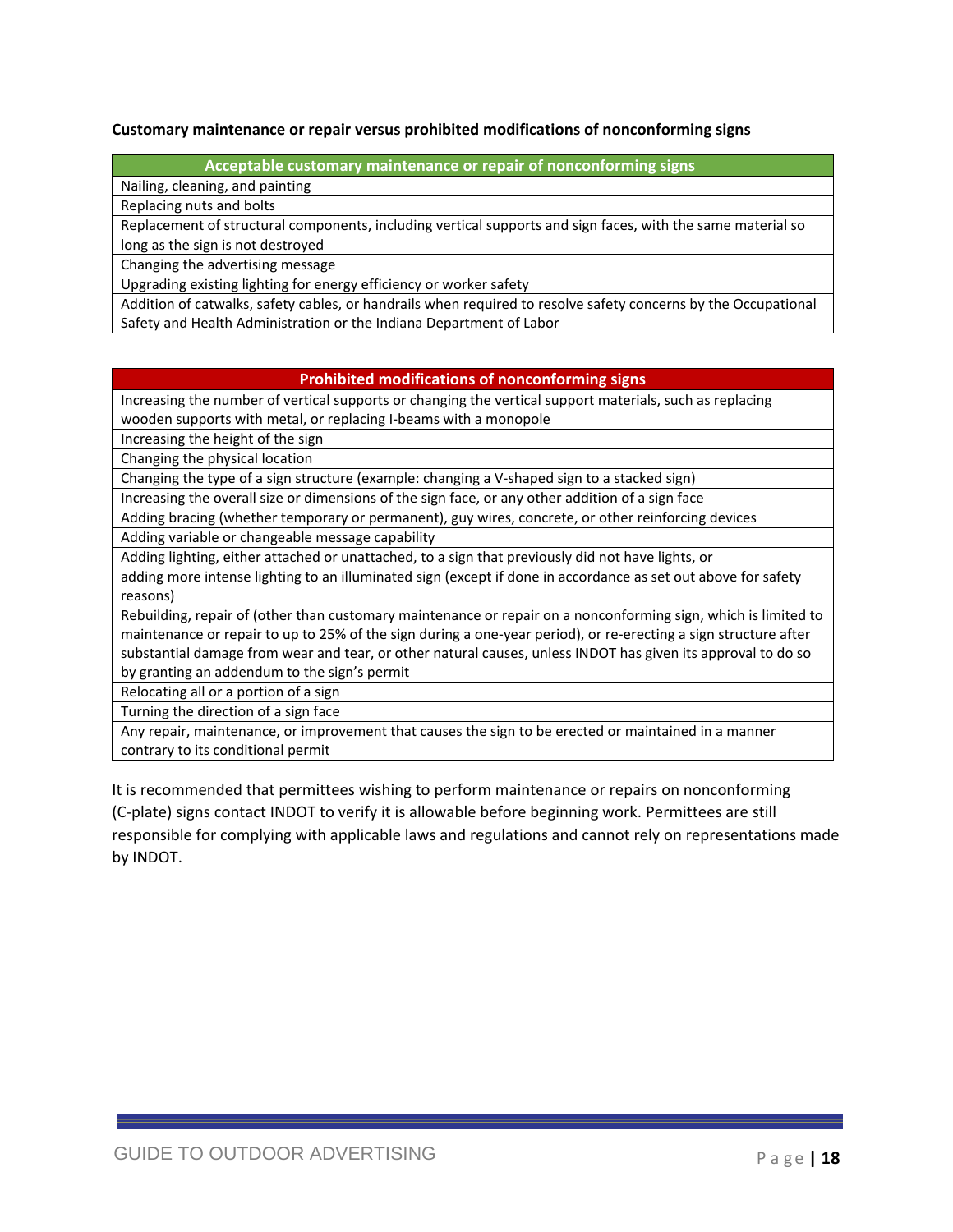# <span id="page-18-0"></span>III. Permit application process

An application is required to request a new sign permit, or for a "permit addendum" to modify the structure or type of an existing sign.

The permit applicant submits the application and any documentation electronically via INDOT's Electronic Permitting System ("EPS"), and can pay the fee electronically using a credit card via EPS as well. For more details and a walk-through of submitting an application through EPS, see [Chapter VI.](#page-24-0)

### <span id="page-18-1"></span>A. Contents of application

A separate permit application must be made for each sign in EPS.

The application must be verified and include, at a minimum, the following information:

- Applicant's name, address, email, and phone number
- Sign owner name (company name), address, email, and phone number (if different than above)
- Proposed location of the sign
- Complete legal name and address of the property owner, as well as an accurate and complete description of the specific property interest held by the property owner in that real estate (for example, fee simple, lessee, or easement holder)
- A statement of whether the sign is located within an incorporated municipality or within the municipality's extraterritorial jurisdiction
- Location of the sign (road reference post number, roadway, and distance from crossroads)
- Legal description of property (from property title or tax records)
- Type of sign (e.g. back-to-back, side-by-side, etc.)
- Sign face width and height (in feet)
- Distance from the right-of-way
- Date erected (if the sign has already been erected, for example in the case of a permit addendum)
- GPS coordinates
- Survey (completed by an Indiana surveyor identified by registration number)
- Distance to nearest sign (in feet, on same side of highway)

#### **Examples of types of property interests**

- **Fee simple:** Form of ownership
- **Lessee:** Someone who rents the property
- **Easement holder:** Some who has a specific right to access or use the property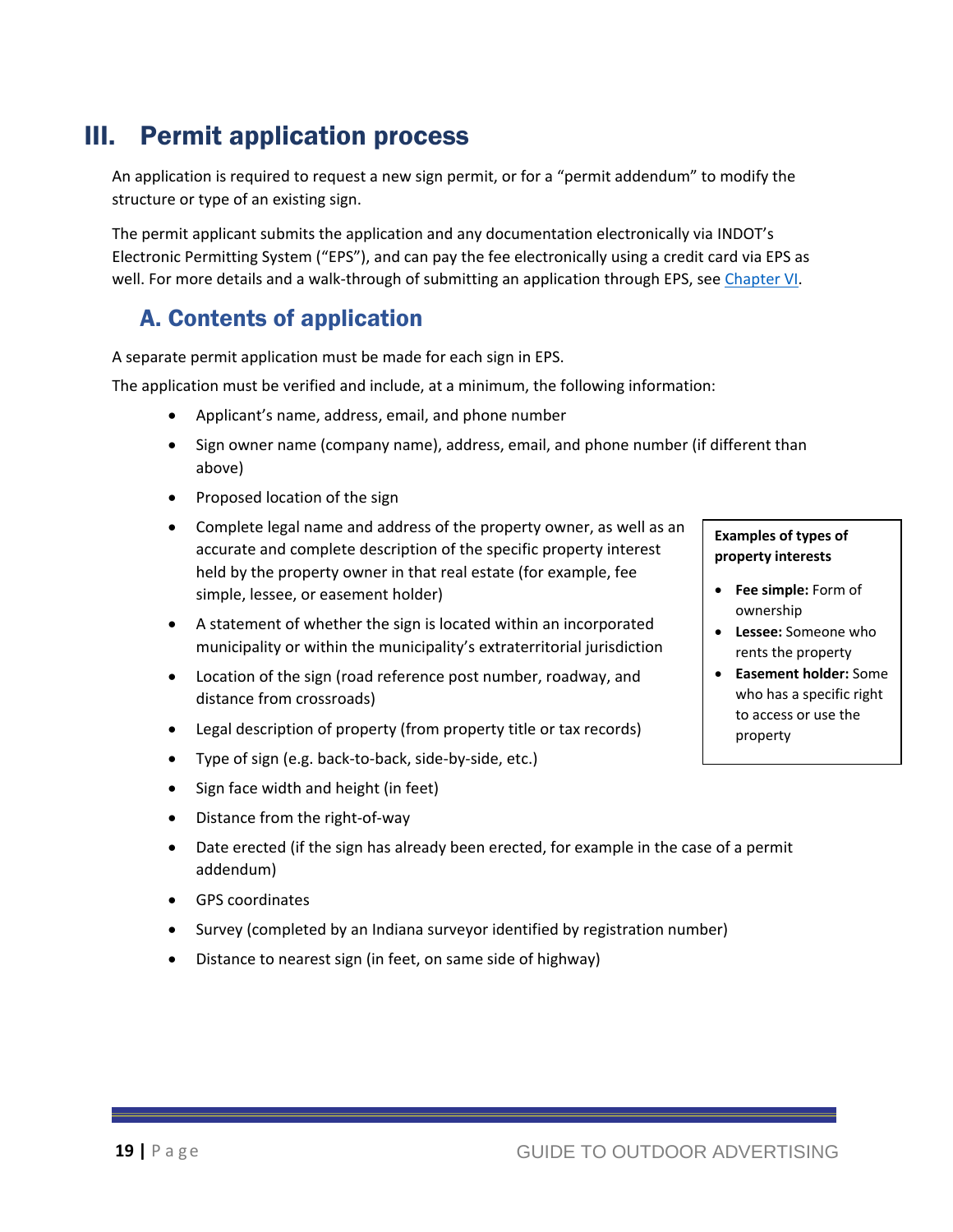- **Affidavit of property owner** (or property owner's authorized representative):
	- o Demonstrating consent to:
		- the erection of the sign; and
		- the right of entry from time to time by INDOT employees or authorized agents on the real estate where the sign is located for purposes of inspection or removal of the sign.
	- $\circ$  In lieu of the affidavit signed by the property owner, the applicant may execute and submit an affidavit representing:
		- The applicant made a reasonable request to obtain the executed affidavit from the property owner, but the applicant's request was refused.
		- The applicant has the legal right to erect the sign, based upon its contractual documentation with the property owner;
		- The applicant notified the property owner of the right of entry from time to time by INDOT employees or authorized agents on the real estate where the sign is located for purposes of inspection or removal of the sign.
		- The affidavit must also include the correct name, mailing address, and electronic mail address of the property owner.
	- $\circ$  Upon receipt of the affidavit executed by the applicant under this subdivision, INDOT may require the applicant to provide additional information or documentation.
	- o Affidavit templates are available on [INDOT Permits Forms webpage.](https://www.in.gov/indot/2501.htm)
- **Zoning documentation:**
	- o *Actual current zoning* must be noted as industrial, commercial, or *industrial and commercial*, or *other* (with explanation that the zoning at the location is primarily for the use of commercial or industrial activities actively soliciting commerce at the location)
	- o A letter or other document signed by an authorized representative of the local governmental entity that provides the current zoning applicable to the sign's location.
	- o In lieu of the letter or other document from the local governmental entity contemplated by this subdivision, the applicant may execute and submit an affidavit representing:
		- The applicant made a reasonable request to obtain the executed letter or other document on behalf of the local governmental entity, but the applicant's request was refused; and
		- **•** The applicant has verified that the zoning is appropriate for the erection of the sign, and is also representing to INDOT what the current zoning classification is for the real estate upon which the sign would be located.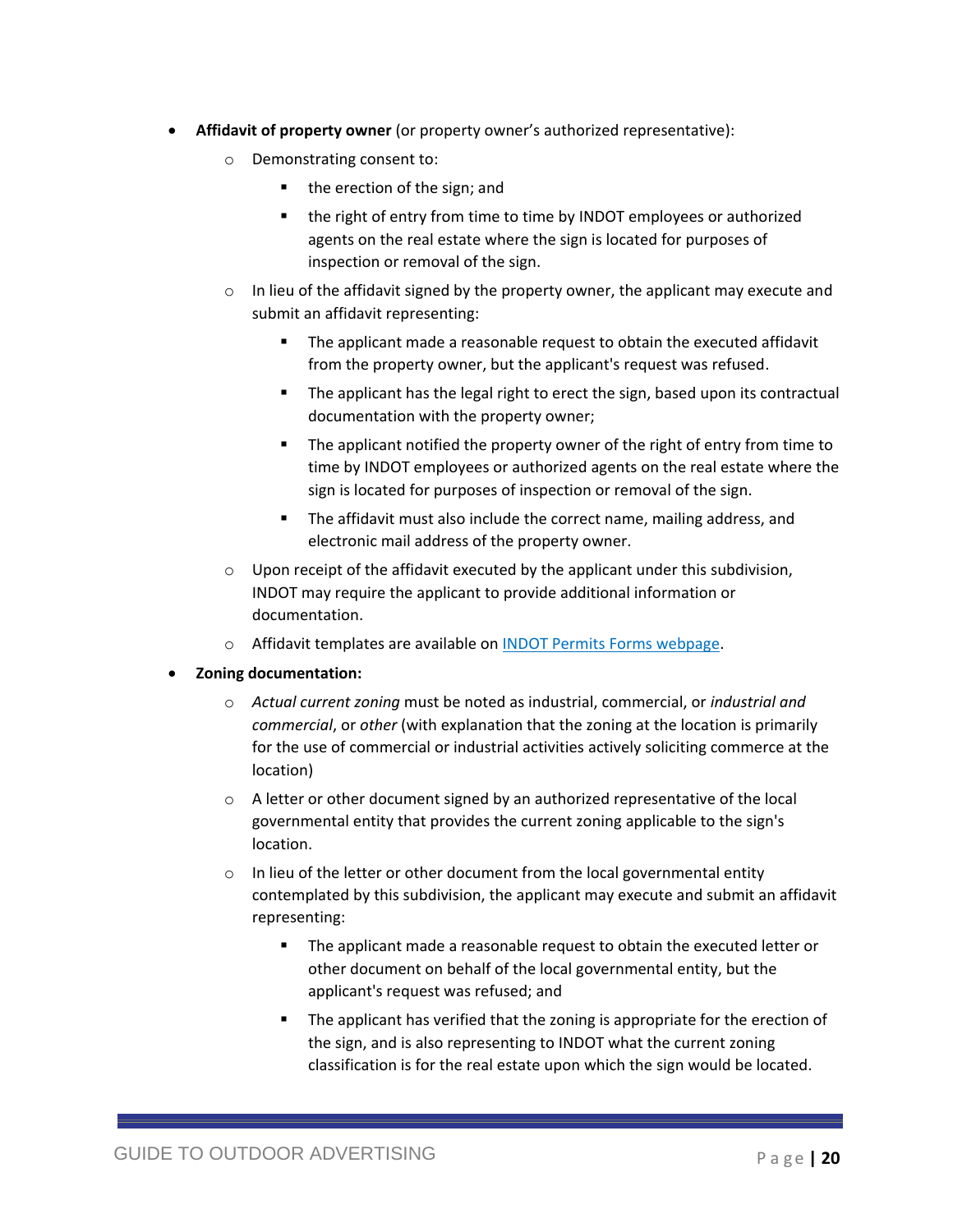- $\circ$  Upon receipt of a letter or other document signed by an authorized representative of the local governmental entity or the affidavit executed by the applicant, INDOT may require the applicant to provide additional information or documentation verifying the information or representations therein.
- Information that details the specific location on the real estate where the sign will be erected and maintained, and how it will be maintained.
- Any other information or documentation reasonably related to the application.

The applicant should also make the property owner aware that once the sign is constructed, INDOT has the right to enter the property and inspect the sign.

### <span id="page-20-0"></span>B. Permit addendum

In the same way a permit is required before erecting a new sign, an application is also required before a permittee may make modifications to the sign's structure (which generally is not going to be allowed for nonconforming signs). An application to modify an existing, permitted sign is known as a permit addendum. In general, the application

process mirrors a permit for a new application. All information in the original permit application must be reviewed to ensure compliance with all current Federal and State laws and regulations.

### <span id="page-20-1"></span>C. Incomplete applications

An incomplete application will not receive full review, but minor deficiencies may be cured promptly (within 15 days) after INDOT provides notice to the applicant to provide additional information or documentation.

The return of an incomplete application and any accompanying materials without full processing is not a final administrative action subject to appeal.

### <span id="page-20-2"></span>D. Permit application approval

<span id="page-20-3"></span>Approval may be granted for applications that meet all necessary requirements.

### 1. Notification of approval

The permittee receives notification of the permit approval along with the assigned permit number tag designating the sign as either legally conforming (L-plate) or nonconforming (C-plate). The applicant (who can now be called the permittee) is required to affix the tag to the sign so it is visible from the right-of-way. If the sign is already in existence at the time the tag is issued, it should be affixed within 30 days.

### 2. Other permitting requirements outside of INDOT

<span id="page-20-4"></span>INDOT's outdoor advertising control permit requirements are in addition to any permit or licensing requirements of local governing bodies. INDOT's permit approval may, but is not required to, occur after

#### **Location of a proposed sign**

A stake or some identifying object should be placed at the proposed sign location, at or as near as possible to the right-of-way line to assist INDOT in investigating the proposed site.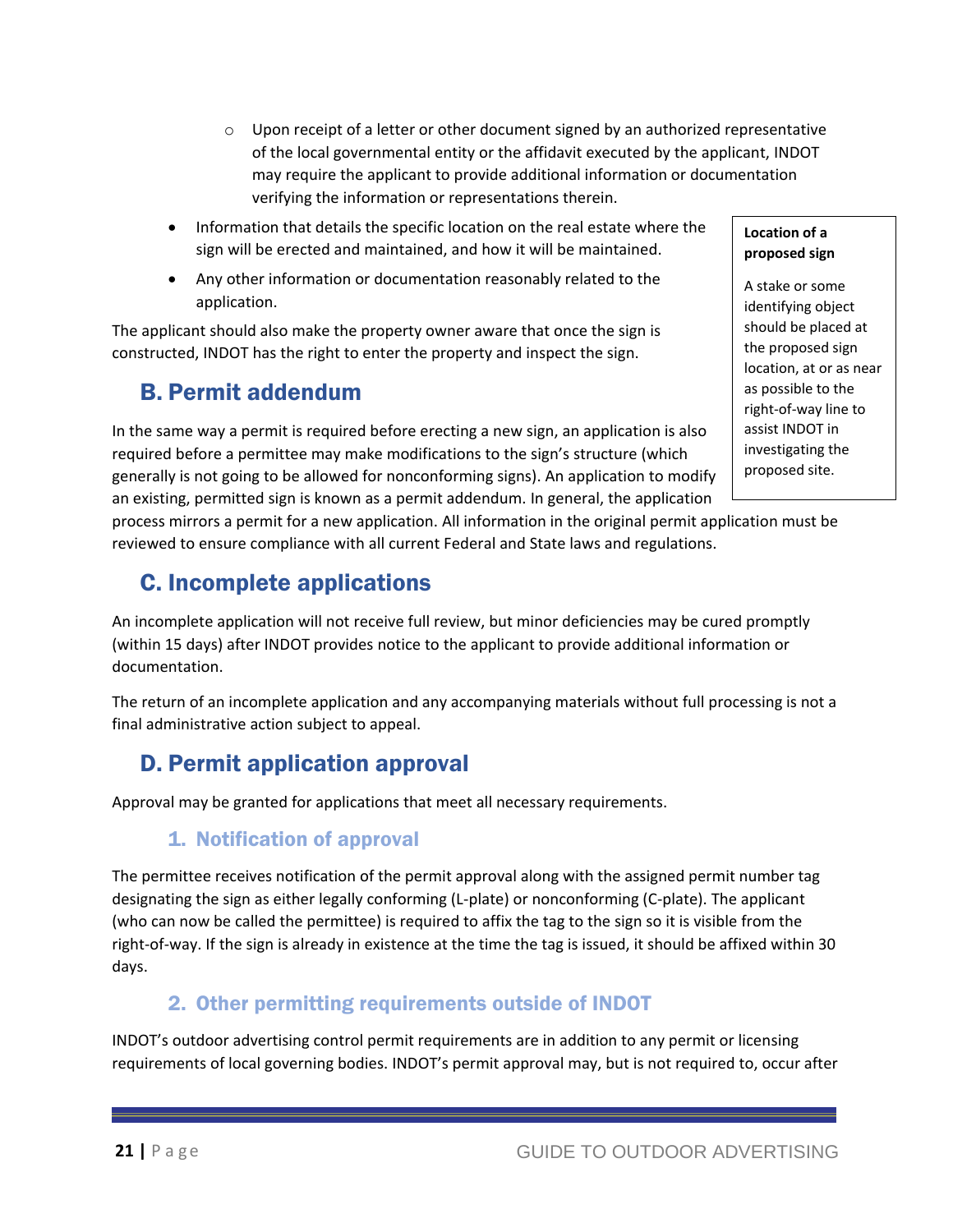other necessary permitting by other government entities (i.e. local permitting, power, environmental, etc.) The permit applicant can provide information about other permits in the INDOT permit application. If the proposed sign is subject to additional permit requirements outside of what INDOT requires to make the sign fully legal, the responsibility is on the applicant to obtain all other necessary permits. *If INDOT learns that other permits have not been timely obtained as required, then INDOT's permit will be revoked*. The most prescriptive requirements apply, whether they are Federal, State, or local.

The issuance of the permit in no way implies INDOT's approval of, or be intended to influence, any action pending before a local board, commission, or agency.

### 3. Completion of permitted work

<span id="page-21-0"></span>As is the case for all permits, the permittee should notify the assigned Permit Investigator within five business days of starting permitted work (e.g. erecting a new sign). A phone call or note submitted in EPS suffices.

The sign must be erected (or modification completed, if an addendum) within 365 days of the date the permit is issued. If work is not completed within that

time period, the permit will be revoked and any construction must be removed at the permittee's expense.

Once erected, the permit tag must be affixed to the sign, in a place visible from the roadway, within 60 days.

The Permit Investigator will conduct a post-work inspection to ensure that the sign was built as permitted, with the tag fastened to the structure in a place that is visible from State right-of-way.

Once erected, the permit allows the sign to stand for the life of the sign, as long as the structure remains compliant with Indiana law, including but not limited to the types of maintenance and repairs that are permissible.

### <span id="page-21-1"></span>E. Permit application denial

When INDOT denies a permit application, it will notify the applicant by letter setting forth the reasons.

The applicant or property owner may appeal INDOT's determination pursuant to 105 IAC 7-4-12.

### <span id="page-21-2"></span>F. Permit downgrade or revocation

INDOT may revoke a permit for any of the reasons listed in 105 IAC 7-4-15(a).

There may also be situations where a L-plated permit is "downgraded" to a C-plated permit due to changes in laws, regulations, zoning, circumstances, etc.

The permittee or property owner may appeal INDOT's determination pursuant to 105 IAC 7-4-12.

#### **No access from right-of-way**

Access to the site of a sign for building, maintenance, or repairs cannot take place from INDOT right-of-way.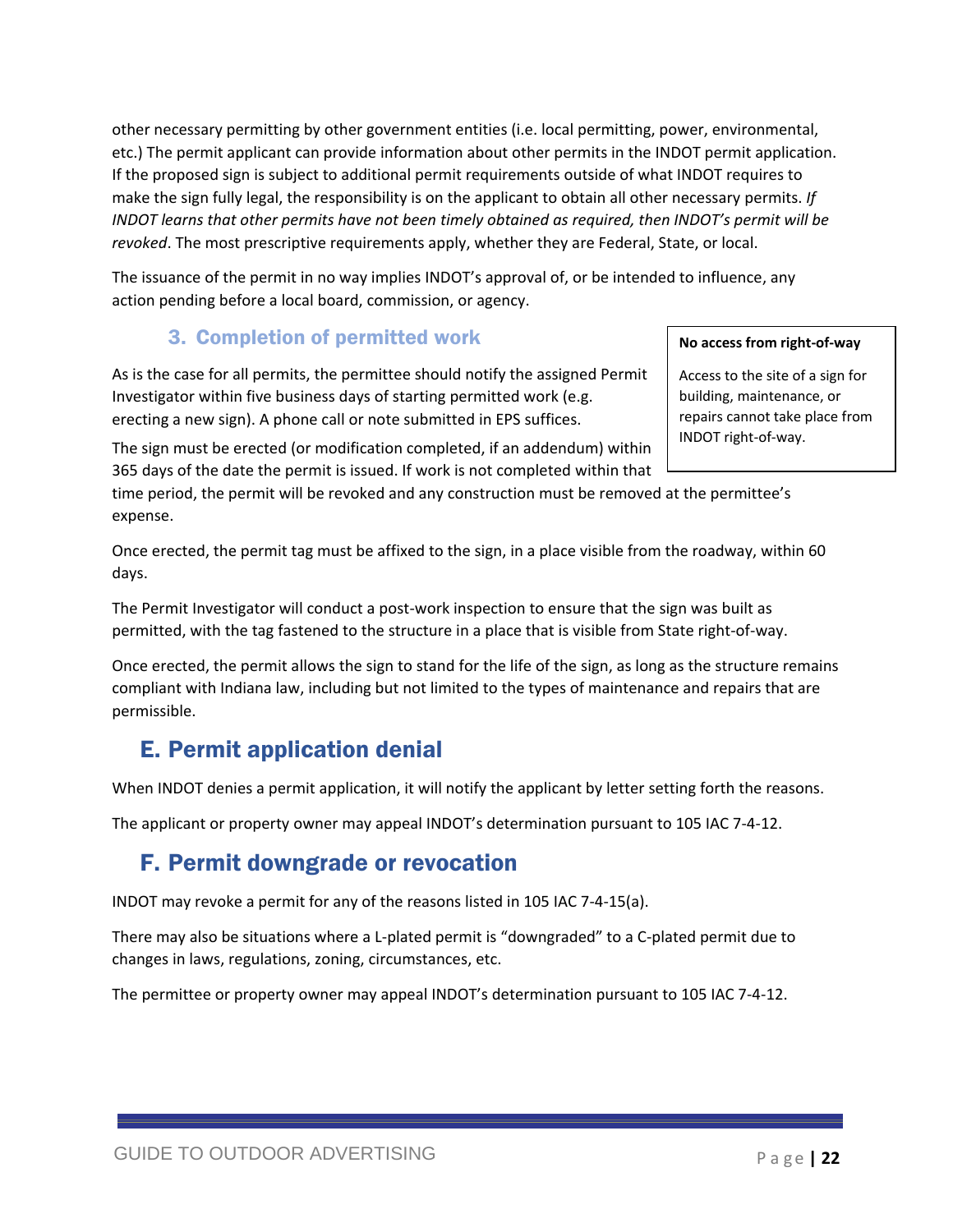### <span id="page-22-0"></span>G. Fee schedule for permit applications and other actions

| <b>Type of permit action</b>            | <b>Fee</b> |
|-----------------------------------------|------------|
| Sign permit application                 | \$100.00   |
| Sign addendum                           | \$100.00   |
| Transfer of ownership of sign           | \$40.00    |
| Replacement permit plate                | \$25.00    |
| Vegetation removal/tree trimming permit | \$55.00    |

# <span id="page-22-1"></span>IV. Required updates to permit records

### <span id="page-22-2"></span>A. Transfer of sign ownership

When one person or business buys a sign from another, the permit records need to be updated to show the transfer to the new sign owner, see 105 IAC 7-4-4. The update can be completed in EPS and requires a \$40 transfer fee for each sign.

An update to permit records to show the transfer of sign ownership must be supported by proper documentation — such as a bill of sale that clearly identifies (1) the current owner, (2) the transfer of ownership, and (3) each sign by permit number. If necessary, affidavits may be submitted (templates can be found on the [INDOT Permits Forms webpage\)](https://www.in.gov/indot/2501.htm).

Failure to adequately update permit records regarding the transfer of sign ownership (with proper documentation and fee) within 180 days of the effective date of the sale is grounds for INDOT to assess late fees (\$100 per month, up to \$400) or to revoke the permit. Late fees are owed by both the permittee and the transferee, jointly and severally.

For transfers of sign ownership that occurred before August 23, 2019, but for which the required transfer information has not been provided to INDOT: The required transfer information and fee must be provided by August 23, 2020. Failure to do so subjects the permittee and transferee to late fees and possible revocation, as noted above.

When a transfer involves a large number of signs, a bulk transfer can be done so long as the documentation provided to INDOT adequately identifies each sign by permit number and shows proof of ownership *for each sign*. Contact INDOT Central Office Permits staff for more information. The \$40 transfer fee still must be paid for each sign listed.

### <span id="page-22-3"></span>B. Other updates

The permittee is obligated to provide an update to INDOT of any change in contact information (contact person's name, mailing address, email) for either the permittee or for the property owner where the sign is located, see 105 IAC 7-4-11.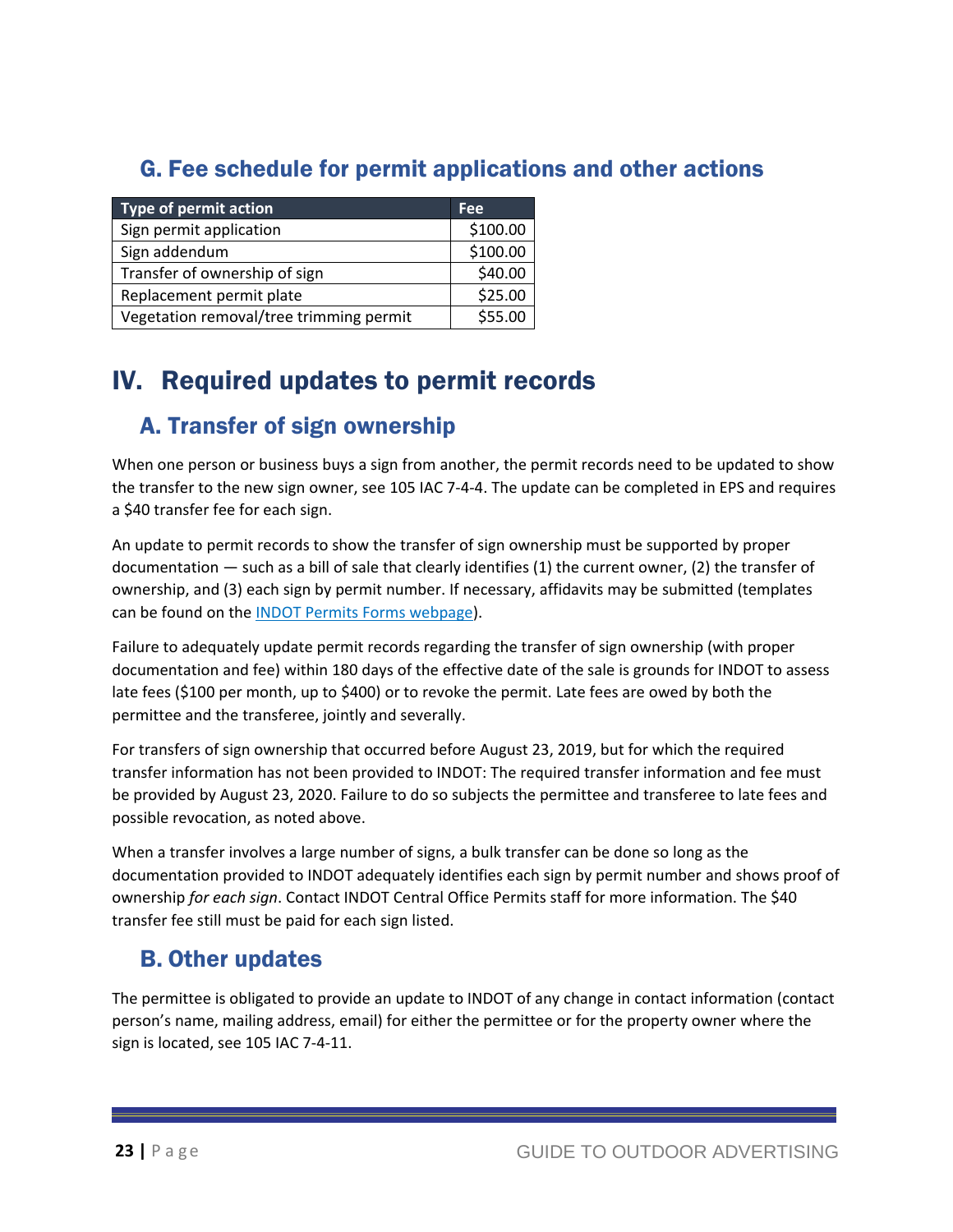Unlike transfers in sign ownership, there is no fee for this update.

The permittee is required to notify INDOT within 120 days of actual knowledge of the change in contact information.

The permittee is obligated to provide an update to INDOT whenever the real estate (upon which the sign is located) is sold. The permittee must provide to INDOT written evidence of the sale, as well as contact information for the new owner, within 180 days of the permittee's actual knowledge of the sale.

The current property owner should be made aware of INDOT's right of entry relating to the sign.

As necessary, affidavits may be used (templates can be found on the [INDOT Permits Forms webpage\)](https://www.in.gov/indot/2501.htm).

As is the case with transfers of sign ownership, the permittee can liable for late fees (\$100 per month, up to \$400) and even permit revocation for failure to provide these updates in a timely way.

# <span id="page-23-0"></span>V. Keeping permit plates visible; other upkeep

### <span id="page-23-1"></span>A. Replacement plates

A permitted sign must have a tag (plate) identifying its permit number fastened to it and visible from the right-of-way, see 105 IAC 7-4-8.

If INDOT determines that a sign does not have the current design of the permit plate fastened and visible as required, it may send written notice to the permittee of this fact.

If a replacement plate is needed, the permittee can order a replacement plate for a fee of \$25 through EPS. The order must be made within 60 days of INDOT's notice. The permittee must fasten the replacement plate in accordance with 105 IAC 7-4-8 within 60 days of receiving the plate.

As is the case with required updates to the permit record, the permittee can liable for late fees (\$100 per month, up to \$400) and even permit revocation for noncompliance.

### <span id="page-23-2"></span>B. Vegetation removal/tree-trimming permit

INDOT is neither required nor obligated to provide or maintain visibility of an outdoor advertising sign from roadways.

Anyone seeking to trim, prune, or remove vegetation, brush, or trees from State right-of-way must be first granted a tree-trimming permit. A request for such as permit must be submitted through EPS.

In accordance with the U.S. Fish and Wildlife Service Forest Management Guidelines for Informal [Section 7 Consultations of Indiana Bats \(Myotis Socalis\) within the State of Indiana,](https://www.nrcs.usda.gov/Internet/FSE_DOCUMENTS/stelprdb1143893.pdf) there will be no cutting/felling of trees greater than three inches in diameter at base height while Indiana bats may be present *from April 1 through September 30.*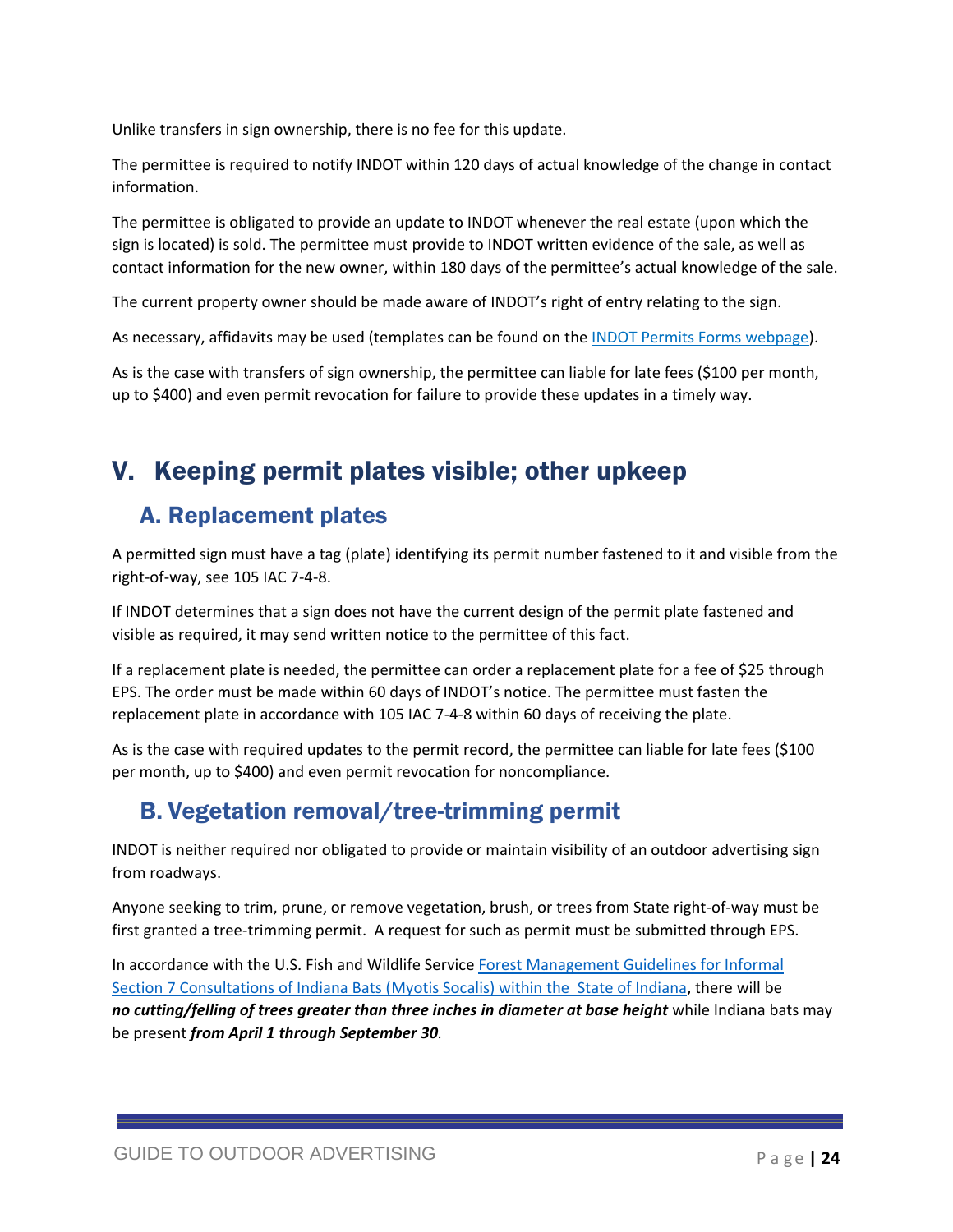A tree-trimming permit will have a limited time window for the permittee to act. Each permit is for onetime use only, for the right-of-way in the immediate area adjacent to a specific sign.

It is the permittee's responsibility to obtain any necessary permission from property owners where the permittee seeks to remove vegetation or trim trees. It is the permittee's responsibility to avoid removing vegetation on other property absent permission, and it is also the permittee's responsibility to ensure that they (or their contractor) are familiar with property boundaries where the sign is located.

Failure to adhere to these standards can result in revocation of the sign permit.

# <span id="page-24-0"></span>VI. Walk-through of EPS permit application process

As referenced in this document, INDOT has a paperless, electronic method to submit permit applications including applications for outdoor advertising permits.

For a technical review of how EPS works, review th[e EPS Manual.](https://eps.indot.in.gov/Areas/HelpFiles/EPS%20User%20Guide%20v1.0%20Customers.docx)

To get started, visit th[e EPS front page.](https://eps.indot.in.gov/)

### <span id="page-24-1"></span>A. Registering for an account with EPS

You can set up an account by performing the following tasks:

- Create a username
- Create a password
- Provide the following contact information
	- o First, last name
	- o Email
	- o Address
	- o Phone

### <span id="page-24-2"></span>B. Logging into EPS

- Ensure the radio button is selected to "Customers" (should be the default)
- Enter username
- Enter password
- Click "Log In" button

#### $\Box$ Login - EPS  $\times$  +  $\rightarrow$   $\mathbf{C}$   $\hat{\mathbf{H}}$  eps.indot.in.gov/Users  $\circ$  : G M  $\text{Help} \star \quad \text{Log in}$ ĒP **Electronic Permit System** Electronic Permit System Welcome to the Electronic Permit System (EPS). If you are a returning user, please log in using your EPS username and password. If you<br>do not have an EPS account, click on "Register for a new account". If you are a first t If you have any questions or problems using EPS, please contact the IOT Helpdesk  $\bigcirc$  Login INDOT Users Custom **Usernam** Password Register for a new accoun Log in Forgot username/password

### <span id="page-24-3"></span>C. Applying for a permit

- Once logged in and on the main page for EPS, click the green "+ New Permit" button
- Read Applicant's Acceptance Agreement. To proceed, click the green "I Agree" button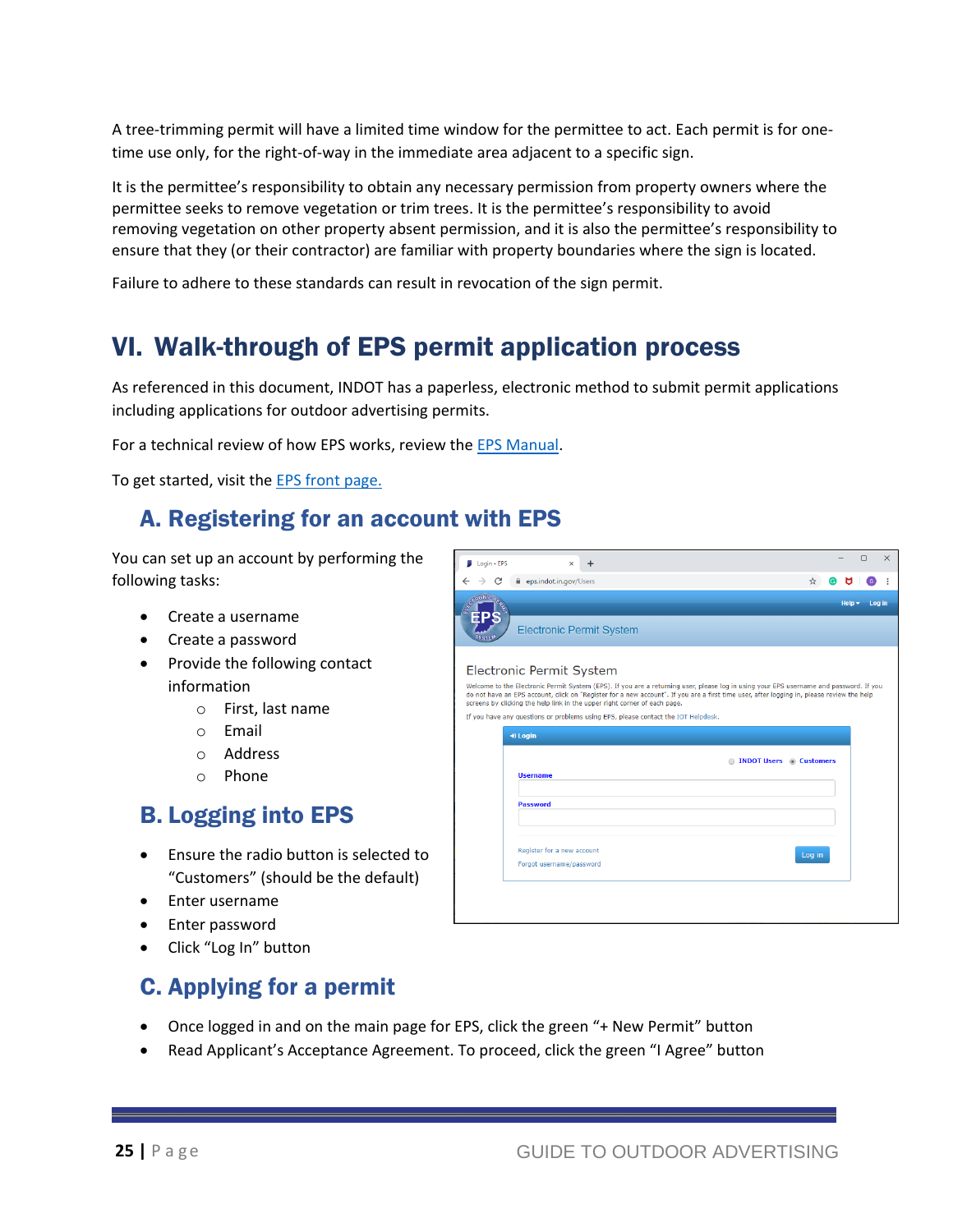#### • **On "Permit Type" page**

- o Under "Select Permit Type / Subtype"
	- Next to "Permit Type," in drop-down menu, select "Outdoor Sign"
	- Next to "Permit Subtype," in drop-down menu, select "Billboard"
- o On this and the following pages, click the blue "Next" button at the bottom to proceed to the next page



#### • **On "Select Location" page**

- o On the map, zoom in to area to drop an "anchor" at the location of the sign/proposed sign.
- $\circ$  Once an anchor has been dropped on the map, details of the location will automatically populate under "Permit Description"
	- **■** District
	- **County**
	- Permit Investigator with contact information
	- Road
	- Longitude and latitude
	- Radio buttons
		- Whether road is limited access
		- "Will this project directly or indirectly impact an INDOT environmental mitigation site?"
- **On the "Applicant Info" page**, enter information in the following fields:
	- o *Applicant* name, address, phone, email (note that this may be different than the *contact person*, which is entered below)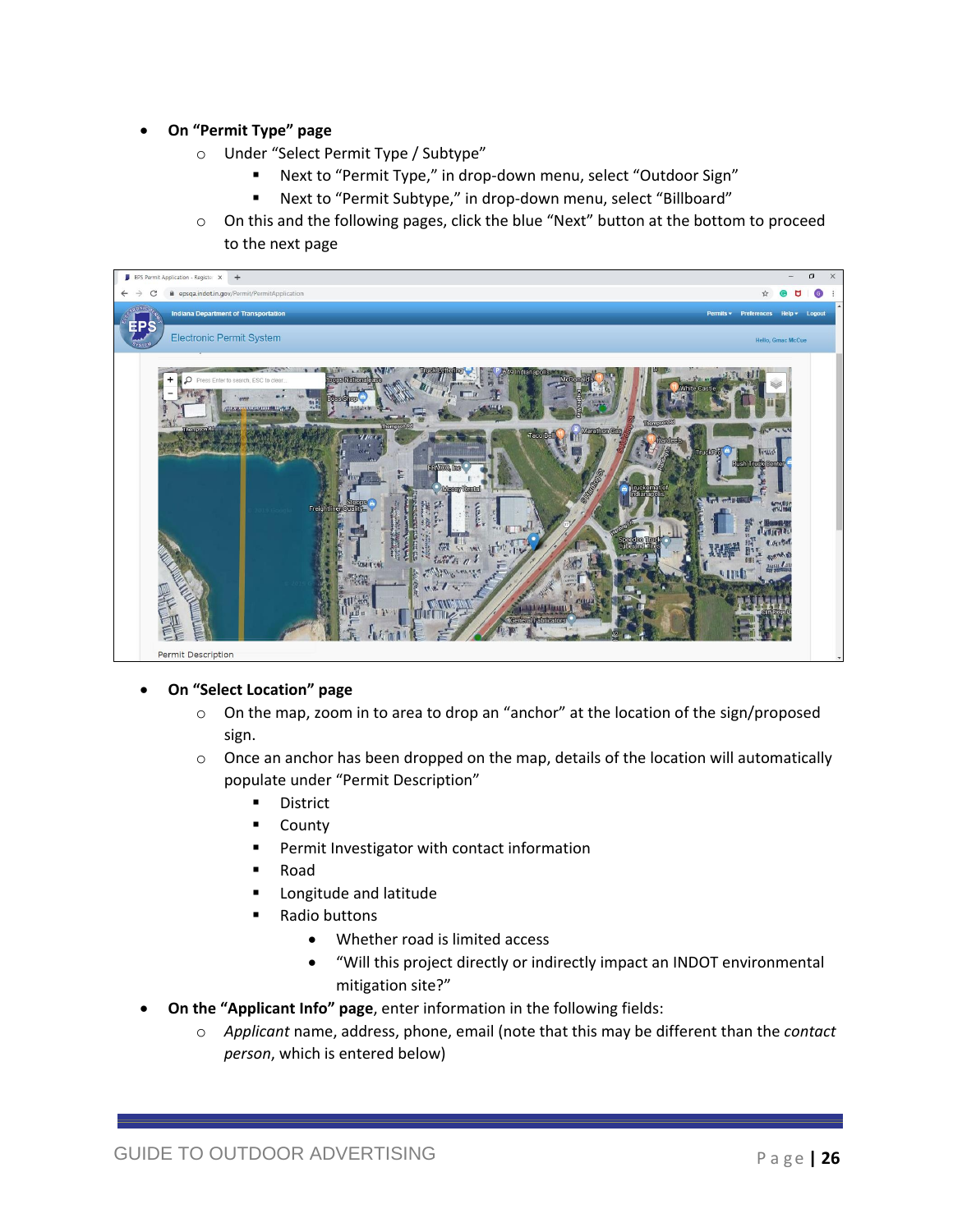- $\circ$  Company (if needing to add a new company, refer to th[e EPS Manual\)](https://eps.indot.in.gov/Areas/HelpFiles/EPS%20User%20Guide%20v1.0%20Customers.docx)
- $\circ$  Whether the company is a consulting firm or contractor doing work on behalf of a client (yes or no)
- o Whether company is eligible to have its fees waived (checkbox) (billboard permits are not eligible for fee waivers).
- o *Contact person* name, phone, email (this is important in case that person who is the designated contact for the permit is a different person than who submitted the permit application)
- **On the "Details" page**
	- o Details and permit fee will be displayed.
	- o Enter estimated project start date
	- o Enter estimated project end date
	- o Enter project location: The project location should be identified from the nearest state road intersection and from the nearest city street or county road intersection. (e.g. "2 miles south of US-40 and 150 feet north of Davis Road")
	- o If applicable, enter customer work order number.
- **On the "Sign Details" page**
	- $\circ$  Select the sign location diagram (can only select one), choose the option that is most applicable
		- Limited access right of way
		- Non-limited access right of way
		- Interchanges
		- Grade intersection, limited access
		- Grade intersection, other
		- Unzoned area
		- Other
	- $\circ$  Does the sign principally advertise activities taking place on the property where the sign is located? (yes or no) To review, if the sign ONLY advertises activities taking place on the property, it is considered an "on premise" sign and a permit is not necessary.
	- o Select from drop-down menu, existing or proposed sign
	- o Select from drop-down menu, direction of travel (North, South, East, or West)
	- o Select from drop-down menu, side of highway (left or right)
	- o Estimated build date
	- o Estimated feet to nearest sign (excluding official, directional, on-premise and 'for sale' signs)
	- o Feet from right-of-way line of highway
	- $\circ$  Estimated distance and direction from sign to nearest intersection/ramp: Enter distance, direction (North/South/East/West) and ramp description
	- o Primary zoning classification drop-down
		- Zoned industrial
		- Unzoned industrial
		- Zoned commercial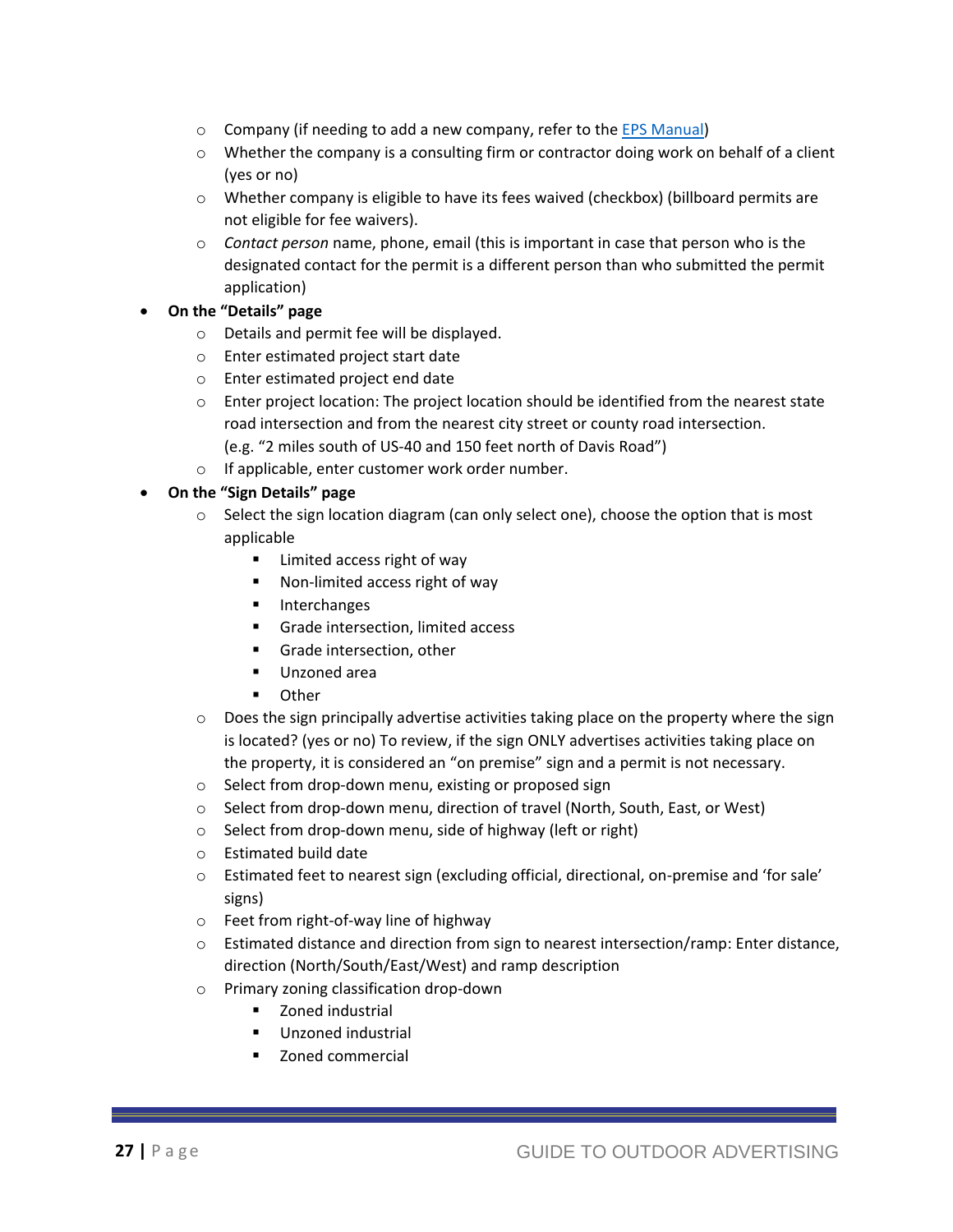- Unzoned commercial
- Other (agricultural, residential, etc.)
- Encroachments
- o City or county permit number (if applicable)
- $\circ$  Within city limits (yes or no): If yes is selected, enter the controlling municipality
- o Can the sign be seen from a scenic byway (yes or no)
- o Was the property rezoned for the purpose of erecting a billboard after March 15, 1986? (yes or no)
- $\circ$  Was any zoning action taken by the applicant or the property owner for the purpose of erecting a billboard after March 15, 1986? (yes or no)
- o Distance from a building being used primarily as a residence (in feet)
- o Distance to public park, garden, recreation area or forest preserve, church, school, and historically designated area, museum or publicly owned rest area (in feet)
- $\circ$  Distance from a state restoration, presentation or enhancement of scenic beauty which is publicly controlled and maintained (in feet)
- o Estimated height (in feet, from ground to top of sign face)
- o Width of face
- o Height of face
- $\circ$  (Area of face will automatically be calculated based on width and height)
- o Sign type drop-down
	- Single face
	- Back-to-back
	- V-type
	- Side-by-side
	- Double deck (stacked)
	- Other
- $\circ$  Number of supports (include not only vertical poles but also brackets connecting the sign to the ground)
- o Material (drop-down: wood, steel, monopole, other) (If *other*, the applicant then must specify the material)
- o Illuminated (yes or no)
- o Changeable message sign (yes or no)
- **On the "Property owner details" page**, enter name, address, phone and email of the property owner
- **On the "Attachments" page**
	- o Click the "Select File" button, browse to find file
	- o Next to "File Title" enter description of file
	- o Click green "Upload" button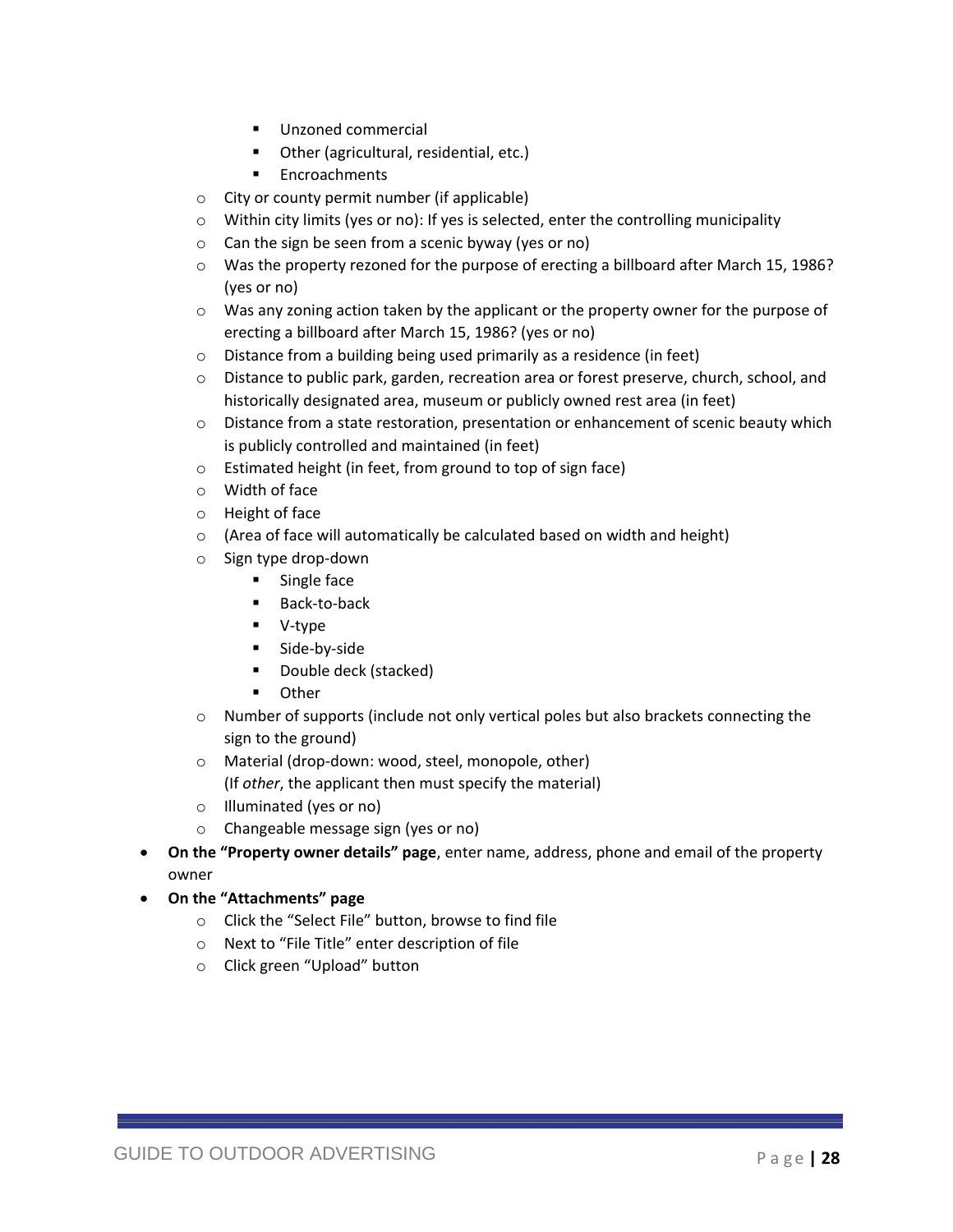#### • **On the "Review and Pay" page**

- o Review information and application fee
- o Select a payment method (credit or IN.gov)
	- **■** If you plan to submit permits on a regular basis, the IN.gov website tells you why it's beneficial to sign up with IN.gov as a subscriber. If you are not already an IN.gov subscriber, you can become one by enrolling at

[http://www.in.gov/accounts,](http://www.in.gov/accounts) and then click on account agreements on the left side of the screen. Once you are an IN.gov subscriber, you can simply enter your subscriber credentials at the time of application, and your company will receive

one itemized monthly bill for all permits applications submitted each month. If you are only submitting the occasional permit, the instant access method is what you need. With instant access, you can pay for the permit by credit card at the time of application.

| G)<br>Checkput<br>×<br>$\ddot{}$                                                  | $\Box$<br>$\times$                                                                                                                             |
|-----------------------------------------------------------------------------------|------------------------------------------------------------------------------------------------------------------------------------------------|
| # stageccp.dev.cdc.nicusa.com/Checkout/                                           |                                                                                                                                                |
| NİÖ                                                                               |                                                                                                                                                |
| 2 Customer Info<br><b>B</b> Payment Info<br><b>Submit Payment</b><br>Payment Type | <b>Transaction Summary</b>                                                                                                                     |
| <b>Payment</b>                                                                    | Permit Fee BB \$100.00                                                                                                                         |
| <b>Payment Type</b>                                                               | <b>Total Includes</b><br>\$100.00<br>Request and IN.gov<br>Online Fees                                                                         |
| <b>Credit Card</b>                                                                |                                                                                                                                                |
| <b>Customer Information</b>                                                       | Need Help?                                                                                                                                     |
| Complete all required fields [*]<br>Country                                       | For support with making a payment.<br>please call in gov at: Phone - 317-233-<br>2010 - Feature #1 Toll Free - 1-800-236-<br>5446 - Feature #1 |
| <b>United States</b><br>٠                                                         |                                                                                                                                                |
| First Name *<br>Last Name *                                                       |                                                                                                                                                |

### <span id="page-28-0"></span>D. Next steps after submitting the application in EPS

- After the application and payment is submitted via EPS, INDOT's review begins.
- Additional information requests and questions for the applicant are communicated electronically via EPS (look under "Public Messages").
- After a complete application is reviewed, it will be approved or denied.
	- $\circ$  If approved: A copy of the approved permit, along with all necessary attachments, including [Outdoor Advertising General Provisions,](https://www.in.gov/indot/2781.htm) are sent via EPS to the permittee.
	- $\circ$  If denied: The applicant will be notified via EPS with an explanation as to why the application was not approved.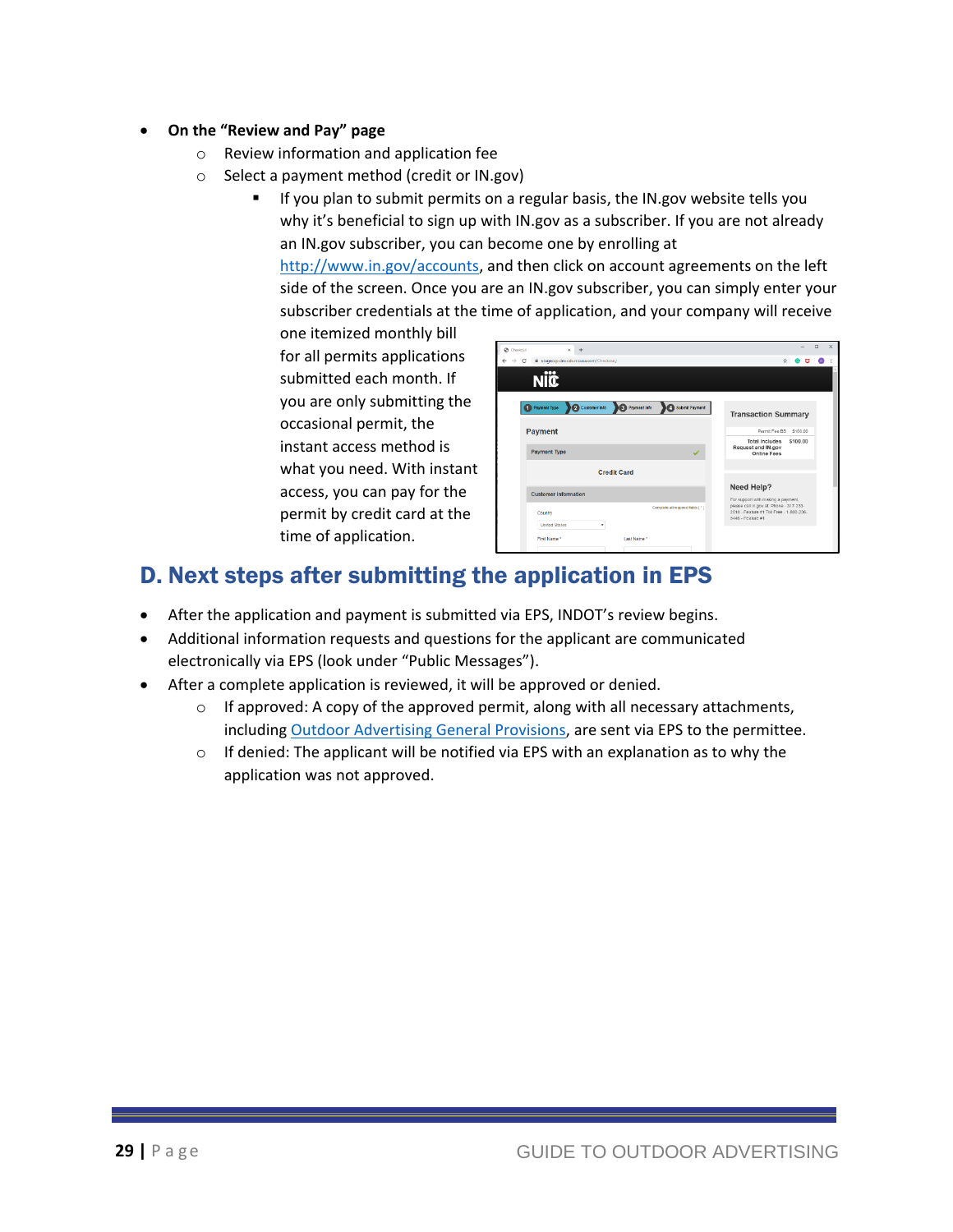# <span id="page-29-0"></span>VII. Outdoor advertising permit FAQ

#### **Q. Why do I need a sign permit if my sign is off INDOT's right-of-way?**

**A.** The Highway Beautification Act of 1965 (HBA) required all states to make provisions for effective control of outdoor advertising in adjacent areas along right-of-way or risk Federal highway funding.

#### **Q. Can I place a sign on INDOT's right-of-way?**

**A.** No, all advertising signs on INDOT's right-of-way are prohibited.

### **Q. What if I have business along the right-of-way and want to place a sign for my business? Do I have to get an INDOT permit?**

**A.** In most cases, no, it will be considered an "on-premise" sign. NOTE: On-premise changeable message signs cannot have any off-premise outdoor messages intermixed. If you have doubts about whether your sign is on- or off-premise, contact the local INDOT District Permits staff.

#### **Q. Are all roadways regulated by the HBA?**

**A.** No, only "control routes." See th[e section of this Guide on control routes,](#page-9-1) which provides resources to determine which roadways are control routes.

#### **Q. I wish to apply for a sign permit. What do I do first?**

**A.** First: Contact the local INDOT District office to speak to a Permits Investigator. The Investigator, will in most cases, do a sight review and advise you of any particular rules or regulations that may apply. This will likely save you time and money. [Click here for contact information in your area.](https://www.in.gov/indot/2727.htm)

Second: [Apply for the sign permit online via EPS.](https://eps.indot.in.gov/Users/Account/Login?returnUrl=/)